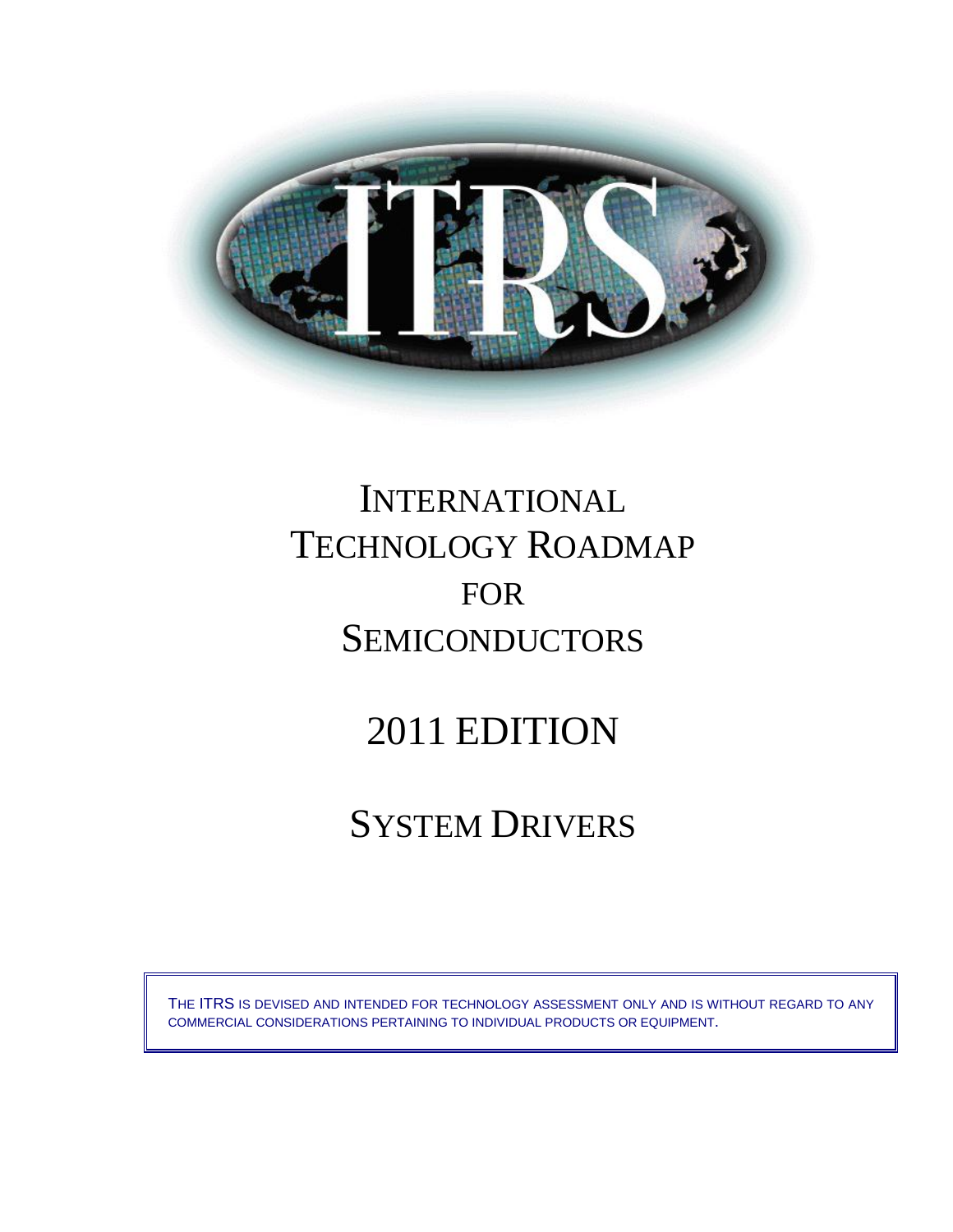# TABLE OF CONTENTS

| Connection to System-Level Roadmap: SOC-CP Power Consumption Pilot29 |  |
|----------------------------------------------------------------------|--|

# LIST OF FIGURES

| SOC Consumer Stationary Driver Architecture Template10<br>SOC Consumer Stationary Design Complexity Trends11<br>SOC Consumer Stationary Power Consumption Trends12<br>Recent ADC Performance Needs for Important Product Classes24<br>ITRS-iNEMI System-to-Chip Power Comparison Trends 29 |
|--------------------------------------------------------------------------------------------------------------------------------------------------------------------------------------------------------------------------------------------------------------------------------------------|

# LIST OF TABLES

| Table SYSD1  |  |
|--------------|--|
| Table SYSD2  |  |
| Table SYSD3a |  |
| Table SYSD3b |  |
|              |  |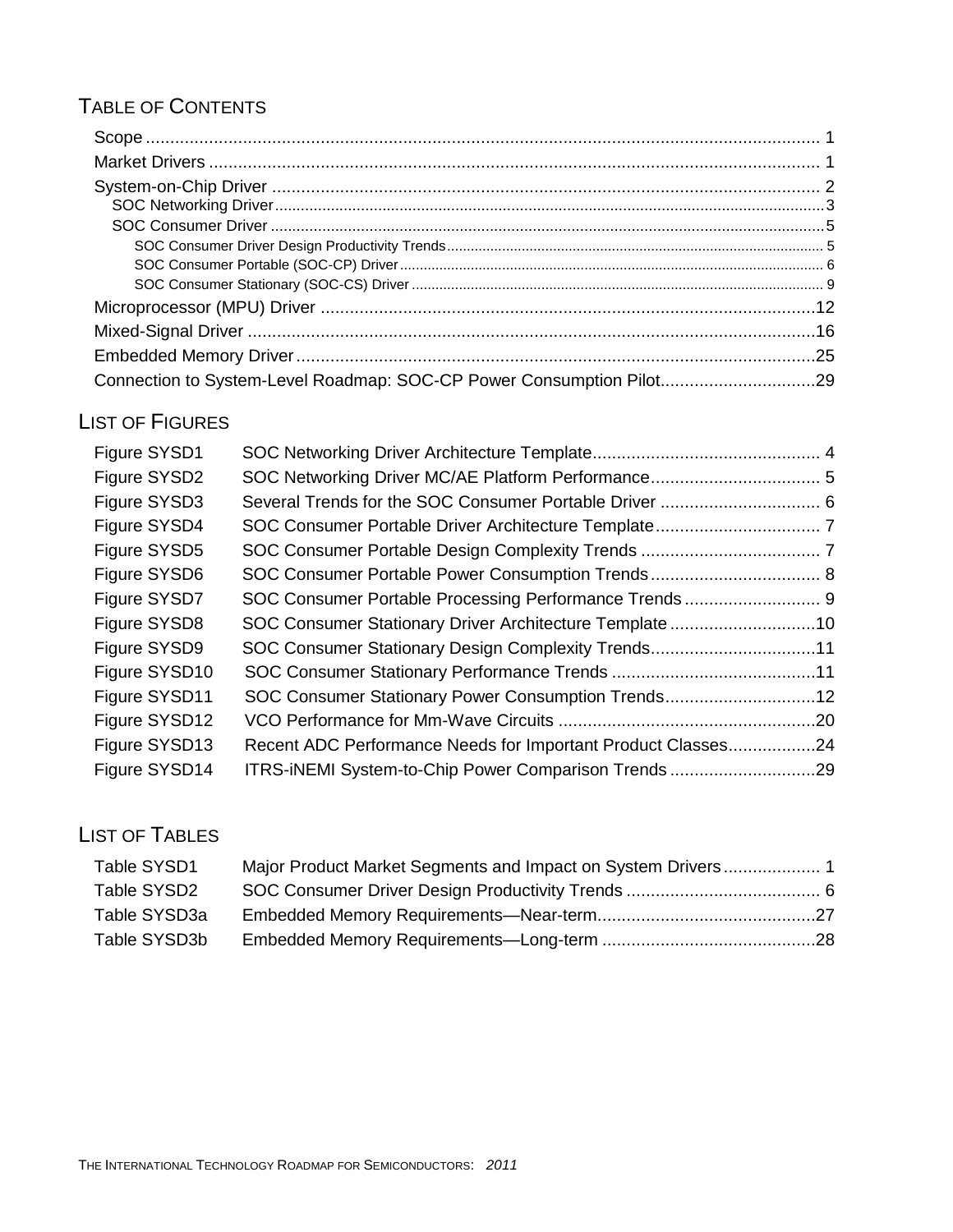# **SYSTEM DRIVERS**

# <span id="page-2-0"></span>**SCOPE**

Future semiconductor manufacturing and design technology capability is developed in response to economic drivers within the worldwide semiconductor industry. The ITRS must comprehend how technology requirements arise for product classes whose business and retooling cycles drive the semiconductor sector. The unstated assumption that technological advances are deployed in all semiconductor products, independent of the specifics of key product classes, is no longer valid. Today, introduction of new technology solutions is increasingly application-driven – i.e., *applications drive technology*. Computer microprocessors have been joined as drivers by mixed-signal systems, battery-powered mobile devices, wall-plugged consumer devices, and networking devices. In-house chip designs are replaced by systemon-chip (SOC) and system-in-package (SIP) designs that incorporate building blocks from multiple sources.

The purpose of the 2011 ITRS System Drivers Chapter is to update existing ITRS system drivers, and to continue adding further drivers to capture the increasing breadth of the semiconductor industry. Together with the *Overall Roadmap Technology Characteristics*, the System Drivers Chapter provides a consistent framework and motivation for technology requirements across the respective ITRS technology areas. This chapter consists of quantified, self-consistent models of the system drivers that support extrapolation into future technologies. We focus on four system drivers: system-on-chip (SOC – including increasing mentions of system-in-package technology), microprocessor (MPU), analog/mixed-signal (AMS), and embedded memory. The system-on-chip driver is defined according to key markets: consumer stationary, consumer portable, and networking. We first briefly survey key *market drivers* for semiconductor products. The reader is also referred to the International Electronics Manufacturing Initiative (iNEMI) roadmap, *[http://www.inemi.org](http://www.inemi.org./).*

# <span id="page-2-1"></span>**MARKET DRIVERS**

l

Table SYSD1 contrasts semiconductor product markets according to such factors as manufacturing volume, die size, integration heterogeneity, system complexity, and time-to-market. Influence on the SOC, AMS, and MPU drivers is  $noted.<sup>1</sup>$ 

<span id="page-2-2"></span>

| <b>Market Drivers</b>                                                                                                                                                                                                         | SOC                                                                                                                                                                                                                         | Analog/MS                                                                                                | <b>MPU</b>                                                                                                                                                                                                   |
|-------------------------------------------------------------------------------------------------------------------------------------------------------------------------------------------------------------------------------|-----------------------------------------------------------------------------------------------------------------------------------------------------------------------------------------------------------------------------|----------------------------------------------------------------------------------------------------------|--------------------------------------------------------------------------------------------------------------------------------------------------------------------------------------------------------------|
| I. Portable/consumer                                                                                                                                                                                                          |                                                                                                                                                                                                                             |                                                                                                          |                                                                                                                                                                                                              |
| 1. Size/weight ratio: peak in 2004<br>2. Battery life<br>3. Function: $2 \times 2$ years<br>4. Time-to-market: ASAP                                                                                                           | Low power paramount<br>Need SOC integration (DSP, MPU,<br>$I/O$ cores, etc.)                                                                                                                                                | Migrating on-chip for voice<br>processing, A/D sampling, and<br>even for some RF transceiver<br>function | Specialized cores to optimize<br>processing per microwatt                                                                                                                                                    |
| II. Medical                                                                                                                                                                                                                   |                                                                                                                                                                                                                             |                                                                                                          |                                                                                                                                                                                                              |
| 1. Cost: slight downward pressure<br>$(-1/2$ every 5 years)<br>2. Time-to-market: $>12$ months<br>3. Function: new on-chip functions<br>4. Form factor often not important<br>5. Durability/safety<br>6. Conservation/ecology | High-end products only.<br>Reprogrammability possible.<br>Mainly ASSP, especially for<br>patient data storage and<br>telemedicine; more SOC for high-<br>end digital with cores for imaging,<br>real-time diagnostics, etc. | Absolutely necessary for physical<br>measurement and response, but<br>may not be integrated on chip      | Often used for programmability<br>especially when real-time<br>performance is not important<br>Recent advances in multicore<br>processors have made<br>programmability and real-time<br>performance possible |
| III. Networking and communications                                                                                                                                                                                            |                                                                                                                                                                                                                             |                                                                                                          |                                                                                                                                                                                                              |
| 1. Bandwidth: $4 \times 3 - 4$ years<br>2. Reliability<br>3. Time-to-market: ASAP<br>4. Power: $W/m3$ of system                                                                                                               | Large gate counts<br>High reliability<br>More reprogrammability to<br>accommodate custom functions                                                                                                                          | Migrating on-chip for<br>MUX/DEMUX circuitry<br>MEMS for optical switching.                              | MPU cores, FPGA cores and some<br>specialized functions                                                                                                                                                      |

## *Table SYSD1 Major Product Market Segments and Impact on System Drivers*

*<sup>1</sup> The market drivers are most clearly segmented according to cost, time-to-market, and production volume. System cost is equal to Manufacturing cost + Design cost. Manufacturing cost breaks down further into non-recurring engineering (NRE) cost (masks, tools, etc.) and silicon cost (raw wafers + processing + test). The total system depends on function, number of I/Os, package cost, power and speed. Different regions of the (Manufacturing Volume, Time To Market, System Complexity) space are best served by FPGA, Structured-ASIC, or SOC implementation fabrics, and by single-die or system-in-package integration. This partitioning is evolving.*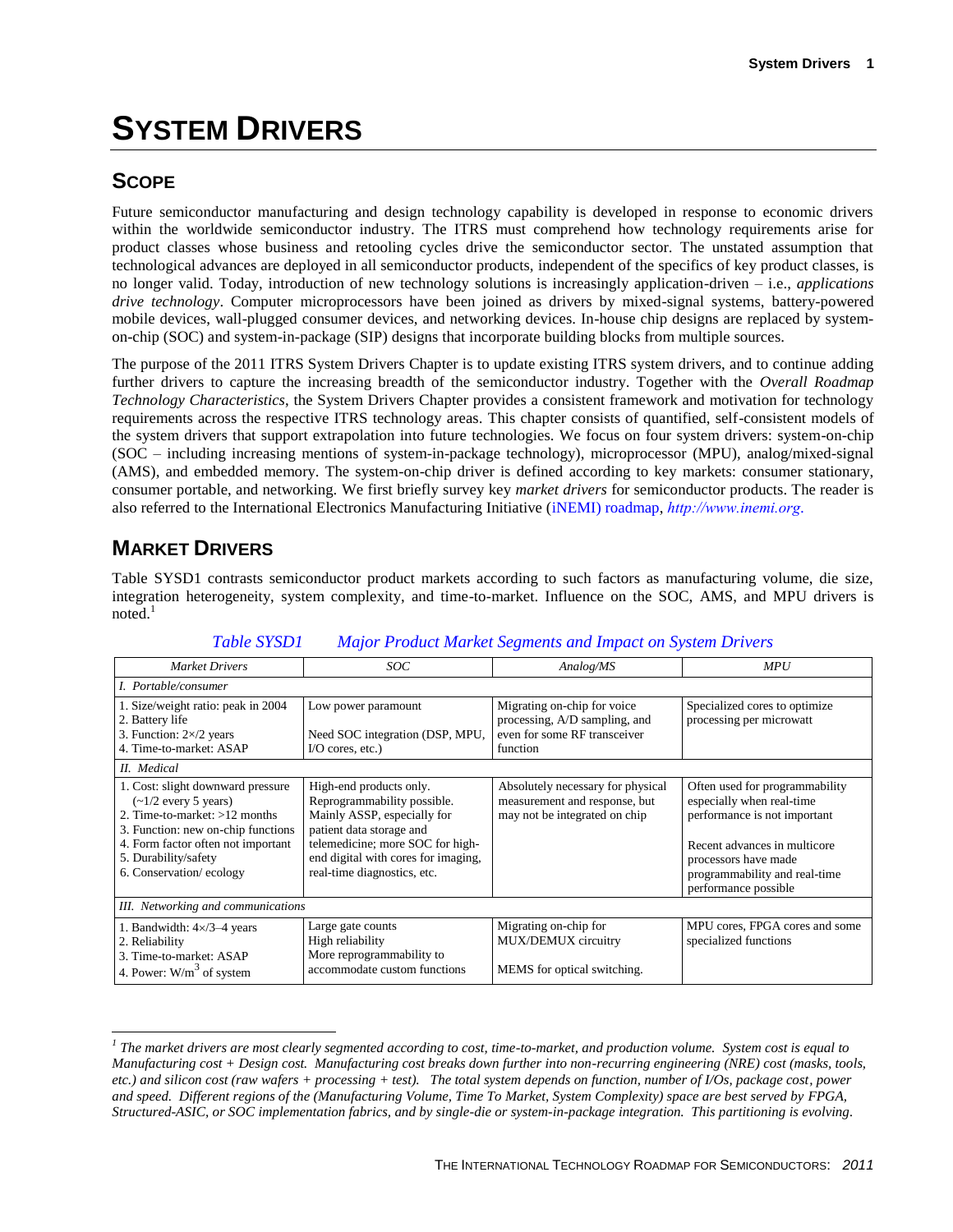*Table SYSD1 Major Product Market Segments and Impact on System Drivers (continued)*

| IV. Defense                                                                                                                                                                                        |                                                                                                                                                          |                                                                                                                                                                                                                                              |                                                                                                                                                                                                               |
|----------------------------------------------------------------------------------------------------------------------------------------------------------------------------------------------------|----------------------------------------------------------------------------------------------------------------------------------------------------------|----------------------------------------------------------------------------------------------------------------------------------------------------------------------------------------------------------------------------------------------|---------------------------------------------------------------------------------------------------------------------------------------------------------------------------------------------------------------|
| 1. Cost: not prime concern<br>2. Time-to-market: $>12$ months<br>3. Function: mostly on SW to ride<br>technology curve<br>4. Form factor may be important<br>5. High durability/safety             | Most cases leverage existing<br>processors, but some requirements<br>may drive towards single-chip<br>designs with programmability                       | Absolutely necessary for physical<br>measurement and response, but<br>may not be integrated on chip                                                                                                                                          | Often used for programmability,<br>especially when real-time<br>performance is not important<br>Recent advances in multicore<br>processors have made<br>programmability and real-time<br>performance possible |
| V. Office                                                                                                                                                                                          |                                                                                                                                                          |                                                                                                                                                                                                                                              |                                                                                                                                                                                                               |
| 1. Speed: $2\times/2$ years<br>2. Memory density: $2\times/2$ years<br>3. Power: flat to decreasing,<br>driven by cost and $W/m$ <sup>-1</sup><br>4. Form factor: shrinking size<br>5. Reliability | Large gate counts; high speed<br>Drives demand for digital<br>functionality<br>Primarily SOC integration of<br>custom off-the-shelf MPU and I/O<br>cores | Minimal on-chip analog; simple<br>$A/D$ and $D/A$<br>Video i/f for automated camera<br>monitoring, video conferencing<br>Integrated high-speed A/D, D/A for<br>monitoring, instrumentation, and<br>range-speed-position resolution           | MPU cores and some specialized<br>functions<br>Increased industry partnerships on<br>common designs to reduce<br>development costs (requires data<br>sharing and reuse across multiple<br>design systems)     |
| VI. Automotive                                                                                                                                                                                     |                                                                                                                                                          |                                                                                                                                                                                                                                              |                                                                                                                                                                                                               |
| 1. Functionality<br>2. Ruggedness (external<br>environment, noise)<br>3. Reliability and safety<br>4. Cost                                                                                         | Mainly entertainment systems<br>Mainly ASSP, but increasing SOC<br>for high end using standard HW<br>platforms with RTOS kernel,<br>embedded software    | Cost-driven on-chip A/D and D/A<br>for sensor and actuators<br>Signal processing shifting to DSP<br>for voice, visual<br>Physical measurement<br>("communicating sensors" for<br>proximity, motion, positioning);<br><b>MEMS</b> for sensors |                                                                                                                                                                                                               |

*A/D—analog to digital ASSP—application-specific standard product D/A—digital to analog DEMUX—demultiplexer DSP—digital signal processing FPGA—field programmable gate array i/f—interface I/O—input/output HW—hardware MEMS—microelectromechanical systems MUX—multiplexer RTOS—real-time operating system* 

# <span id="page-3-0"></span>**SYSTEM-ON-CHIP DRIVER**

l

SOC is a *product class and design style* that integrates technology and design elements from other system driver classes (MPU, embedded memory, AMS—as well as reprogrammable logic) into a wide range of high-complexity, high-value semiconductor products. Manufacturing and design technologies for SOC are typically developed originally for highvolume custom drivers. The SOC driver class has evolved from the ASIC driver discussed in early editions of the ITRS; reduced design costs and higher levels of system integration are its principal goals.<sup>2</sup> In SOC design, the goal is to maximize reuse of existing blocks or "cores"—i.e., minimize the amount of the chip that is newly or directly created. Reused blocks in SOC include analog and high-volume custom cores, as well as blocks of software technology. A key challenge is to invent, create and maintain reusable blocks or cores so that they are available to SOC designers.<sup>3</sup>

SOC represents a confluence of previous product classes in several ways. As noted above, SOCs integrate building blocks from the other system driver classes. The quality gap between full-custom and ASIC/SOC has steadily diminished: 1) starting in the 2001 ITRS, overall ASIC and MPU logic densities were modeled as being equal; and 2) "custom quality on an ASIC schedule" has been increasingly achieved by improved physical synthesis and tuning-based standard-cell

*<sup>2</sup> The term "ASIC" connotes both a business model (with particular "handoff" from design team to ASIC foundry) and a design methodology (where the chip designer works predominantly at the functional level, coding the design in Verilog/VHDL (very high speed integrated circuits hardware description language) or higher level description languages and invoking automatic logic synthesis and place-and-route with a standard-cell methodology). For economic reasons, custom functions are rarely created; reducing design cost and design risk is paramount. ASIC design is characterized by relatively conservative design methods and design goals (cf. differences in clock frequency and layout density between MPU and ASIC in previous ITRS editions) but aggressive use of technology, since moving to a scaled technology is a cheap way of achieving a better (smaller, lower power, and faster) part with little design risk (cf. convergence of MPU and ASIC process geometries in previous ITRS editions). Since the latter half of the 1990s, ASICs have been converging with SOCs in terms of content, process technology, and design methodology.* 

*<sup>3</sup> For example, reusable cores might require characterization of specific noise or power attributes ("field of use" or "assumed design context") that are not normally specified. Creation of an IC design artifact for reuse by others is substantially more difficult (by factors estimated at between 2× and 5×) than creation for one-time use.*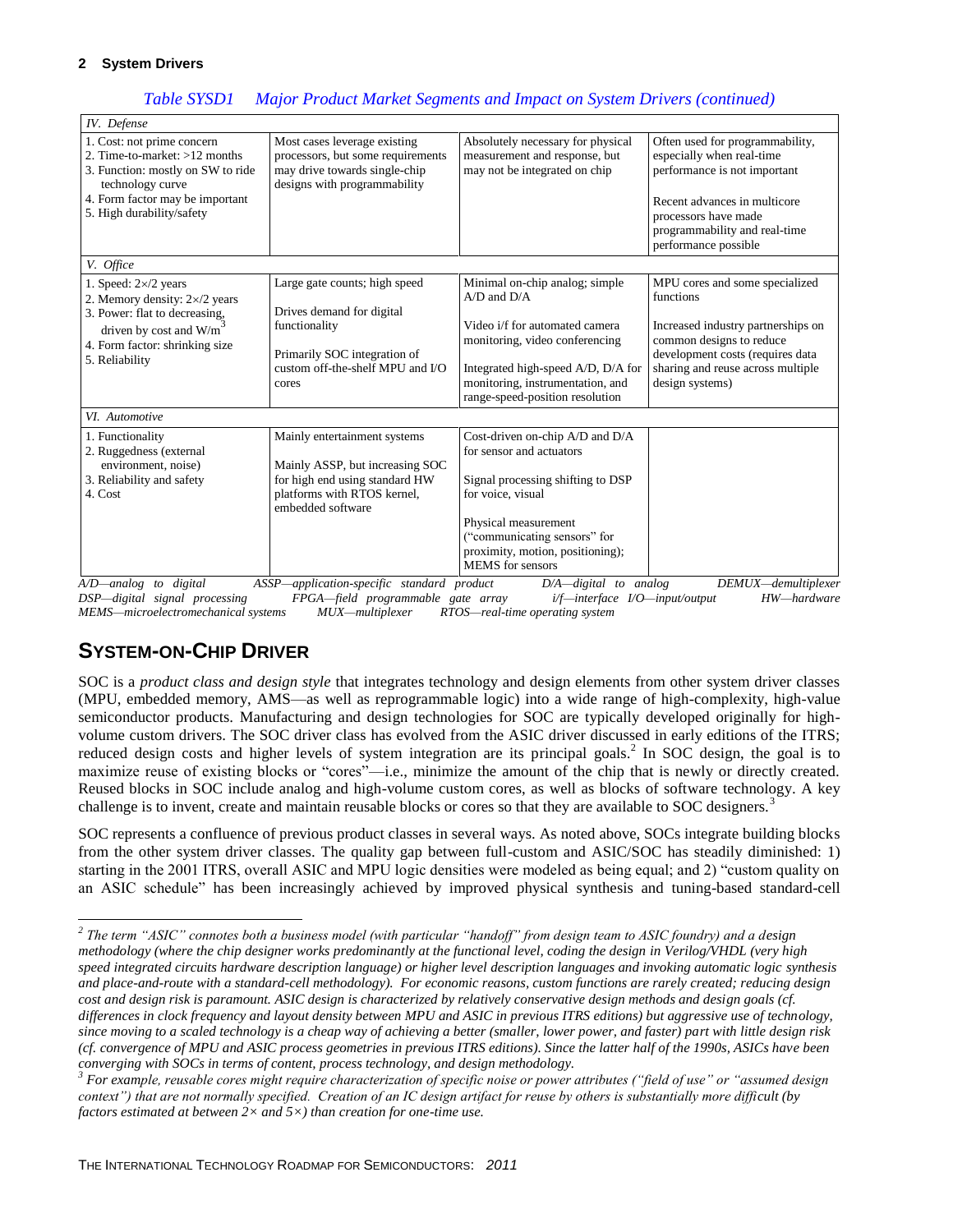methodologies. Finally, MPUs have evolved into SOCs: 1) MPUs are increasingly designed as cores to be included in SOCs, and 2) MPUs are themselves designed as SOCs to improve reuse and design productivity (as discussed below, the ITRS MPU model has multiple processing cores and resembles an SOC in organization<sup>4</sup>). We also note that particular market sectors, notably networking hardware and gaming systems, increasingly feature very demanding performance specifications. In some cases, required performance metrics – e.g., per-die floating point operations per second, or per-die external I/O bandwidth – rise above those of conventional drivers such as the MPU driver. Given these specifications, it is the SOC designs in such sectors that have become the drivers of key design requirements and solutions. Growth in key parameters, such as number of cores per die, maximum frequency per core, and per-pin I/O bandwidth, is increasingly led by these drivers.

As noted above, the most basic SOC challenge is presented by implementation productivity and manufacturing cost, which require greater reuse as well as platform-based design, silicon implementation regularity, or other novel circuit and system architecture paradigms. A second basic challenge is the heterogeneous integration of components from multiple implementation *fabrics* (such as reprogrammable logic, memory, analog and radio frequency (RF), MEMS, and software). The SOC driver class is characterized by heavy reuse of intellectual property (IP) to improve design productivity, and by system integration of heterogeneous technologies, to provide low cost and high integration. Cost considerations drive the deployment of low-power process and low-cost packaging solutions, along with fast-turnaround time design methodologies. The latter, in turn, require new standards and methodologies for IP description, IP test (including built-in self-test and self-repair), block interface synthesis, etc. Integration considerations drive the demand for heterogeneous technologies (Flash, DRAM, analog and RF, MEMS, ferroelectric RAM (FeRAM), magnetic RAM (MRAM), chemical sensors, etc.) in which particular system components (memory, sensors, etc.) are implemented, as well as the need for chip-package co-optimization. Thus, SOC is the driver for convergence of multiple technologies not only in the same system package, but also potentially in the same manufacturing process. This chapter discusses the nature and evolution of SOCs with respect to several variants driven respectively by integration (multi-technology integration or MT), high performance (HP) with emphasis on (a) networking and (b) consumer stationary segments, and low power/cost (LP) with emphasis on the consumer portable segment.

#### *SOC/SIP MULTI-TECHNOLOGY*

The need to build heterogeneous systems on a single chip arises from such considerations as cost, form factor, connection speed/overhead, and reliability. Thus, process technologists seek to meld CMOS with MEMS, and other sensors. Process complexity is a major factor in the cost of SOC-MT applications, since more technologies assembled on a single chip requires more complex processing. The total cost of processing is difficult to predict for future new materials and combinations of processing steps. However, cost considerations limit the number of technologies on a given SOC: processes are increasingly modular (e.g., enabling a Flash add-on to a standard low-power logic process), but the modules are not generally "stackable". First integrations of each technology within standard CMOS processes—not necessarily together with other technologies, and not necessarily in volume production—will evolve over time. CMOS integration of the latter technologies (electro-optical, electro-biological) is less certain, since this depends not only on basic technical advances but also on SOC-MT being more cost-effective than multi-die SIP alternatives. Today, a number of technologies (MEMS, GaAs) are more cost-effectively flipped onto or integrated side-by-side with silicon in the same module depending also on the area and pin-count restrictions of the respective product (such as Flash, DRAM). Physical scale in system applications (ear-mouth = speaker-microphone separation, or distances within a car) also affects the need for single-die integration, particularly of sensors.

## <span id="page-4-0"></span>**SOC NETWORKING DRIVER**

l

Examples of high-performance SOC designs include processors for high-end gaming (cf. the SOC Consumer Stationary (SOC-CS) Driver, below) and networking applications. SOCs for high-speed networking drive requirements for off-chip I/O signaling (which in turn create significant challenges to test, assembly and packaging, and design). Historically, chip I/O speed (per-pin bandwidth) has been scaling more slowly than internal clock frequency. During the past decade, highspeed links in technology initially developed for long-haul communication networks have found increasing use in other applications. The high-speed I/O eliminates the slow board settling problems by using point-to-point connections and treating the wire as a transmission line, culminating with today's state-of-the-art serial links at 10 Gbit/s, now moving to 40 Gbit/s and 100 Gbit/s. Future networking requires scalable, power-limited, cost-driven SOC solutions that can deliver rich multimedia content and support advanced IP-based applications and services (seamless mobility, entertainment, home networking, etc.). Given the fundamental differences between core speeds and memory and I/O latencies, the

*<sup>4</sup> The corresponding ASIC and structured-custom MPU design methodologies are also converging to a common "hierarchical ASIC/SOC" methodology. This is accelerated by customer-owned tooling business models on the ASIC side, and by tool limitations faced by both methodologies.*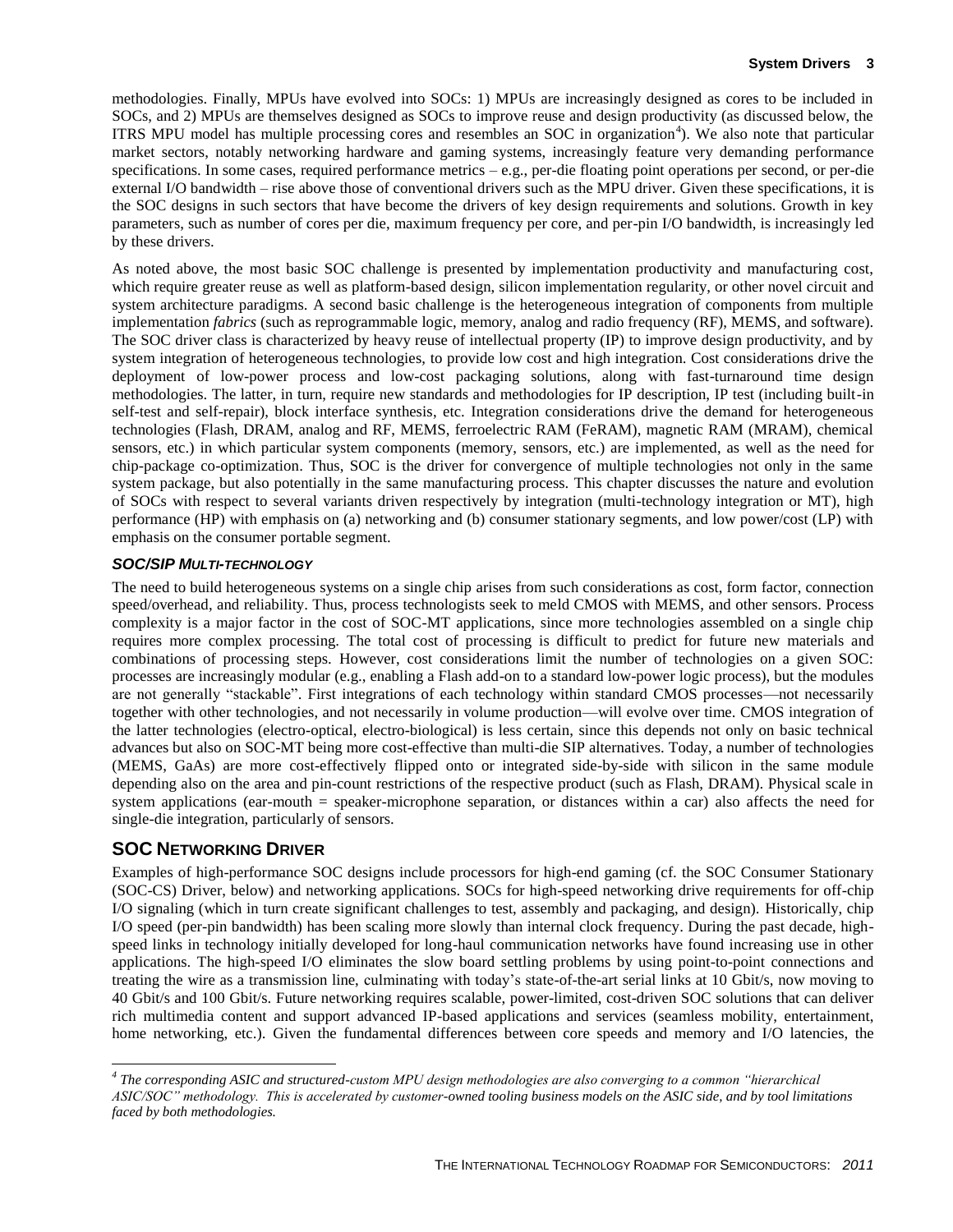trajectory for networking SOCs is toward multicore architectures with heterogeneous on-demand accelerator engines, and with integration of on-board switch fabric and L3 caches. We now motivate and describe a new multicore SOC platform architecture – the SOC Networking Driver – which targets the embedded networking space.

Because networking needs can no longer be met by increasing the operating frequencies on single-core architectures, any networking SOC solution will exploit multicore architecture to achieve added performance. Even so, thermal management challenges and hard power limits in the embedded space (e.g., 20W or 40W) prevent multicore alone from delivering the necessary performance increases. Consequently, integration of accelerator engines, on-chip switch fabric, and more on-board cache hierarchy will also be applied in the quest for incremental performance. These evolutions are examples of *design equivalent scaling* (refer to the *Executive Summary* for definitions). From an SOC platform perspective, the challenge of expanding the achievable performance-power envelope goes beyond silicon, to encompass such issues as contention for bus bandwidth and memories, scalability, and unused processing cycles due to lack of programming visibility. Leveraging the raw hardware capability requires greater investment in software enablement and simulation environment. This motivates the SOC Networking Driver architecture illustrated in Figure SYSD1, which shows the multicore and accelerator engine (MC/AE) aspects necessary to address needs of the embedded networking space. The MC/AE architecture is designed not only to provide superior performance and energy efficiency, but also to ease the industry's transition to multicore processors via explicit investment in the complementary software enablement ecosystem.



*Figure SYSD1 SOC Networking Driver Architecture Template*

<span id="page-5-0"></span>Figure SYSD2 illustrates the anticipated growth over time in performance and number of cores for the SOC Networking Driver with an assumed 30W power envelope targeting the mid-range switching/routing workload segment of the embedded networking space. Model assumptions include the following.

- Die area is constant.
- Number of cores increases by  $1.4 \times /$  year.
- Core frequency increases by  $1.05 \times /$  year.
- On-demand accelerator engine frequency increases by  $1.05 \times /$  year.
- Underlying fabrics logic, embedded memory (cache hierarchy), on-chip switching fabric, and system interconnect – will scale consistently with the increase in number of cores.

The figure shows a roughly  $1000 \times$  increase in the system processing performance metric, which is the product of number of cores, core frequency, and accelerator engine frequency. Per the scenario shown, anticipated 22nm system performance is  $>20 \times$  (with 80+ cores) the system performance of an 8-core implementation at 45nm in 2009.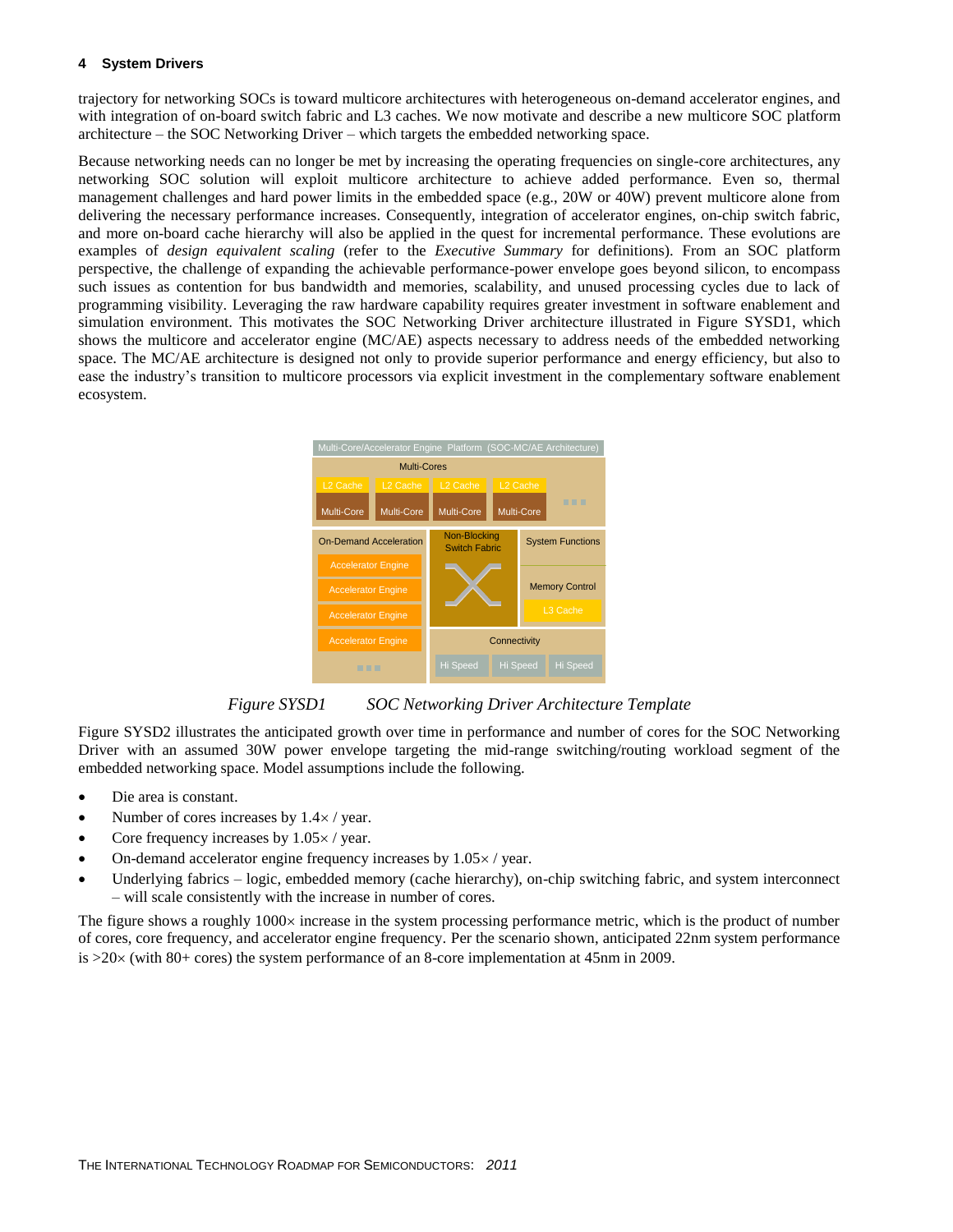

## <span id="page-6-2"></span><span id="page-6-0"></span>**SOC CONSUMER DRIVER**

The SOC Consumer Driver captures a typical SOC class that reflects a wide variety of consumer electronics applications. Due to short product life cycles and rapidly growing needs for functionality and performance in consumer products, the key requirements for the SOC Consumer Driver are to achieve high performance and function, and short time-to-market. The SOC Consumer Driver is classified into two categories, Consumer Portable and Consumer Stationary, with typical applications being mobile telephony and high-end gaming, respectively. The two different categories are distinguished mainly by power consumption requirement: the Consumer Portable Driver must minimize power consumption to maintain product battery life, while the Consumer Stationary Driver has high performance as its most important differentiator.

## <span id="page-6-1"></span>*SOC CONSUMER DRIVER DESIGN PRODUCTIVITY TRENDS*

*Table SYSD2* shows required design productivity trends common to both SOC Consumer Portable and SOC Consumer Stationary Drivers. The underlying model makes the following assumptions. Required design effort is assumed constant. Design effort is assumed to be proportional to the size of the logic circuit portion. Design effort for reused logic is assumed to be half the effort needed for newly designed logic of equal size; this is because reused logic is not free, but requires effort for functionality modifications and design steps up to implementation and final physical verification. Design reuse effort is free for non-logic circuits, such as memory and pure analog. Reuse rate in all years is determined by a linear fit to values of 54% in 2011 and 98% in 2026. With these assumptions, maintaining constant SOC design effort requires a 10× design productivity improvement for newly designed logic over the next ten years to 2019. To solve this productivity challenge, several approaches must be combined. First, design abstraction levels must be raised. Second, the degree of automation, particularly in design verification and design implementation, must be increased. Finally, reuse rate must be increased, with an accompanying reduction in effort overhead for design reuse also being required.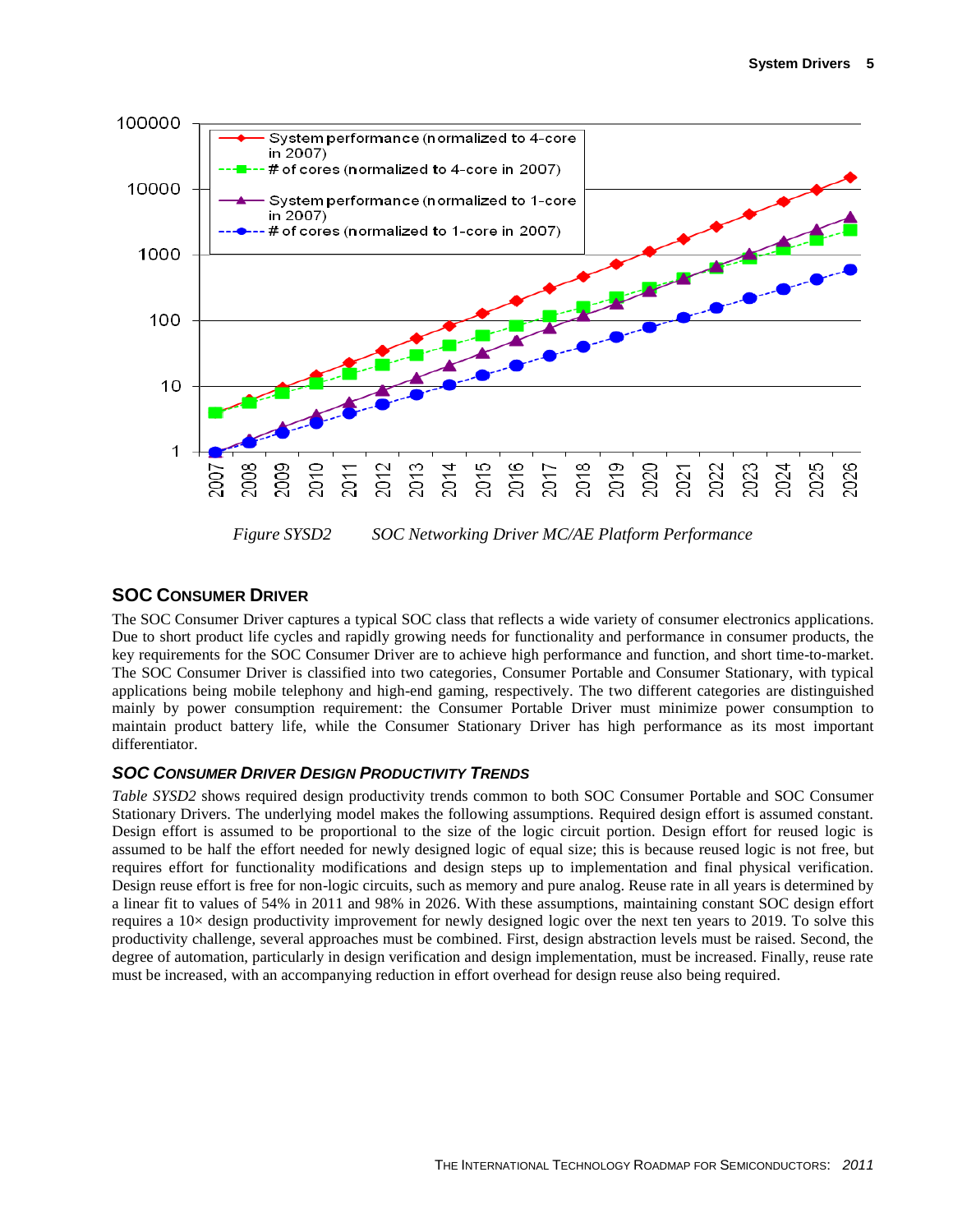<span id="page-7-2"></span>

| Years                                                                                                         | 2011 | 2012 | 2013 | 2014 | 2015 | 2016 | 2017 | 2018 | 2019 | 2020 | 2021  | 2022  | 2023  | 2024  | 2025  | 2026  |
|---------------------------------------------------------------------------------------------------------------|------|------|------|------|------|------|------|------|------|------|-------|-------|-------|-------|-------|-------|
| SoC-CP Total Logic Size                                                                                       | 1.00 | 1.32 | 1.79 | 2.32 | 2.96 | 3.77 | 4.70 | 5.85 | 7.45 | 9.70 | 11.65 | 15.50 | 19.56 | 24.40 | 31.23 | 38.10 |
| Required % of reused design                                                                                   | 54%  | 58%  | 62%  | 66%  | 70%  | 74%  | 78%  | 82%  | 86%  | 90%  | 92%   | 94%   | 95%   | 96%   | 97%   | 98%   |
| <b>Required Productivity for new</b><br>designs (Normalized to 2011)                                          | 1.00 | .22  | .60  | 2.02 | 2.50 | 3.08 | 3.72 | 4.48 | 5.51 | 6.93 | 8.17  | 10.67 | 13.34 | 16.48 | 20.89 | 16.48 |
| <b>Required Productivity for reused</b><br>designs (Normalized to<br>productivity for new designs at<br>2011) | 1.00 | .22  | .60  | 2.02 | 2.50 | 3.08 | 3.72 | 4.48 | 5.51 | 6.93 | 8.17  | 10.67 | 13.34 | 16.48 | 20.89 | 25.24 |

*Table SYSD2 SOC Consumer Driver Design Productivity Trends*

## <span id="page-7-0"></span>*SOC CONSUMER PORTABLE (SOC-CP) DRIVER*

The SOC Consumer Portable (SOC-CP) Driver (known in prior ITRS editions as SOC-PE, for "power-efficient") increasingly represents SOC designs; it spans portable and wireless applications such as smart media-enabled telephones, tablets and digital cameras, as well as other processing purposes such as high-performance computing and enterprise applications. The SOC-CP driver is based on a model created by the Japan Semiconductor Technology Roadmap Design Group.

Figure SYSD3 shows the resulting required attributes of a power-efficient, consumer-driven, possibly wireless device with multimedia processing capabilities.

- Its typical application area is electronic equipment categorized as "Portable/Mobile Consumer Platforms", as this application area will make rapid progress in the foreseeable future across semiconductor technology generations.
- Typical requirements for this type of SOC ("Portable/Mobile Consumer Platforms") dictate a rapid increase in processing capability, despite an upper bound constraint on power to maintain battery lifetime. Processing power increases by  $1000\times$  in the next ten years, even as dynamic power consumption does not change significantly.
- Lifecycles of "Portable/Mobile Consumer Platform" products are and will continue to be short. Hence, design effort cannot be increased, and must remain at current levels for the foreseeable future.



## *Figure SYSD3 Several Trends for the SOC Consumer Portable Driver*

<span id="page-7-1"></span>Figure SYSD4 shows an architecture template for the SOC Consumer Portable Driver. The SOC embodies a highly parallel architecture consisting of a number of main processors, a number of PEs (Processing Engines), peripherals, and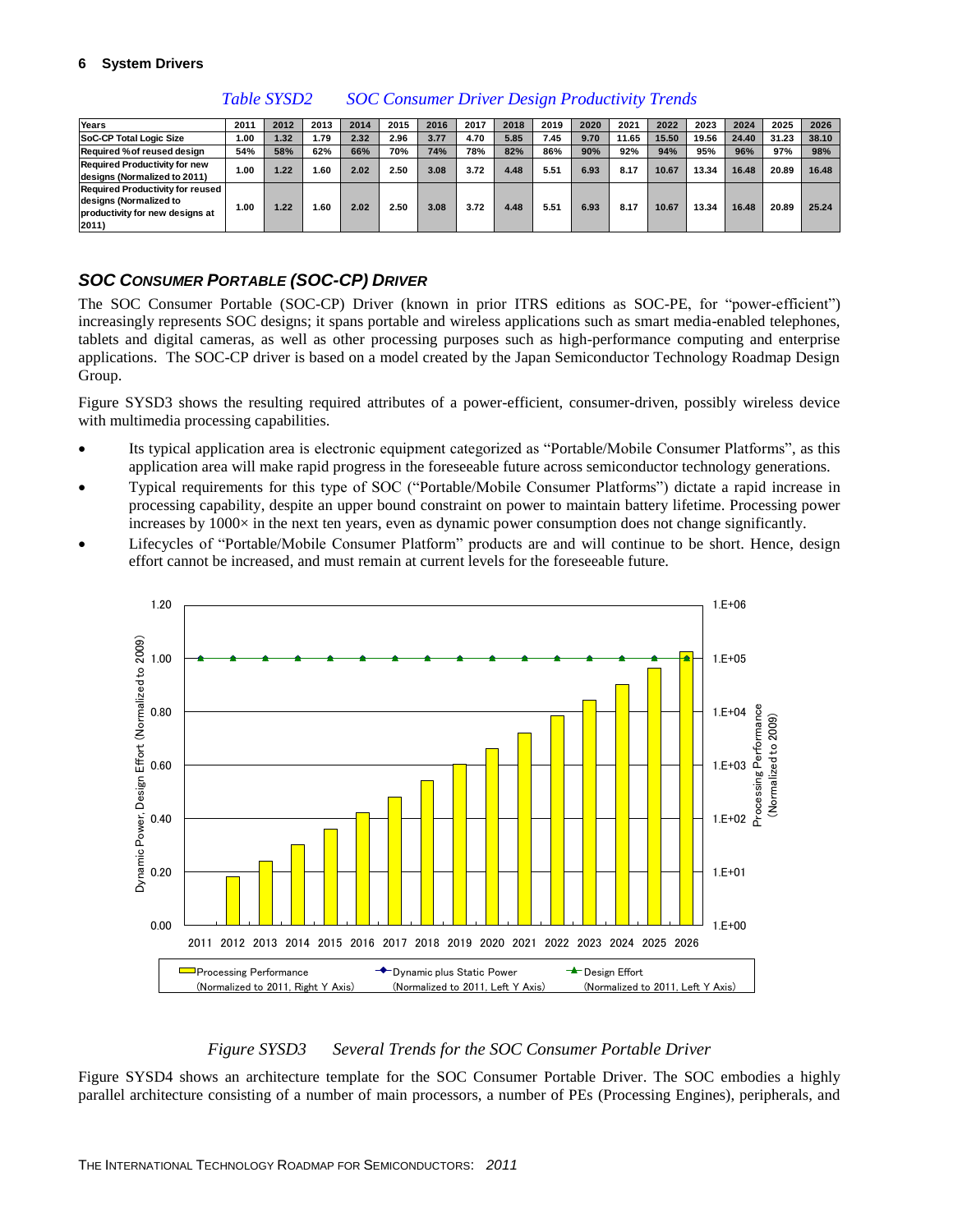memories. Here, a PE is a processor customized for a specific function. A function with a large-scale, highly complicated structure will be implemented as a set of PEs. This architecture template enables both high processing performance and low power consumption by virtue of parallel processing and hardware realization of specific functions. The architecture does not require specific processor array architectures or symmetric processors; its essential feature is the large number of PEs embedded within the SOC to implement a set of required functions.

Based on this architecture template, Figure SYSD5 shows quantified design complexity trends for the SOC Consumer Portable Driver. Underlying model assumptions are as follows. 1) There are 2 to 4 main processors with approximately constant complexity, and the number of main processors will continually grow in the future. 2) Peripherals will also maintain constant complexity. 3) For PEs, average circuit complexity will stay constant, and the number of PEs will continue to grow subject to a die size limit of 49 mm<sup>2</sup> that gradually decreases to around 44 mm<sup>2</sup>. Hence, the number of PEs grows rapidly in subsequent years. 4) The amount of main memory is assumed to increase proportionally with the number of PEs.

|                                              |                                            | --------          |           |                   |  |  |
|----------------------------------------------|--------------------------------------------|-------------------|-----------|-------------------|--|--|
|                                              | <b>Main</b><br><b>Main</b><br>Prc.<br>Prc. | <b>PE</b>         | PE        | <b>PE</b>         |  |  |
| <b>PE-2</b><br>PE-n<br><b>PE-1</b><br>$\sim$ | <b>Main</b><br><b>Main</b>                 | <b>PE</b>         | <b>PE</b> | <b>PE</b>         |  |  |
| <b>Main</b><br><b>Main</b>                   | Prc.<br>Prc.                               | <b>PE</b>         | <b>PE</b> | <b>PE</b>         |  |  |
| <b>Main</b><br>Prc.<br>Prc.<br><b>Memory</b> | <b>Main</b><br><b>Memory</b>               | <b>PE</b>         | <b>PE</b> | <b>PE</b>         |  |  |
| <b>Main</b><br><b>Main</b><br>Prc.<br>Prc.   | <b>Peripherals</b>                         |                   | <b>PE</b> | <b>PE</b>         |  |  |
| <b>Peripherals</b>                           | <b>Function A</b>                          | <b>Function B</b> |           | <b>Function C</b> |  |  |
|                                              | <b>Function D</b>                          | Function E.       |           |                   |  |  |

*Figure SYSD4 SOC Consumer Portable Driver Architecture Template*

<span id="page-8-0"></span>

<span id="page-8-1"></span>*Figure SYSD5 SOC Consumer Portable Design Complexity Trends*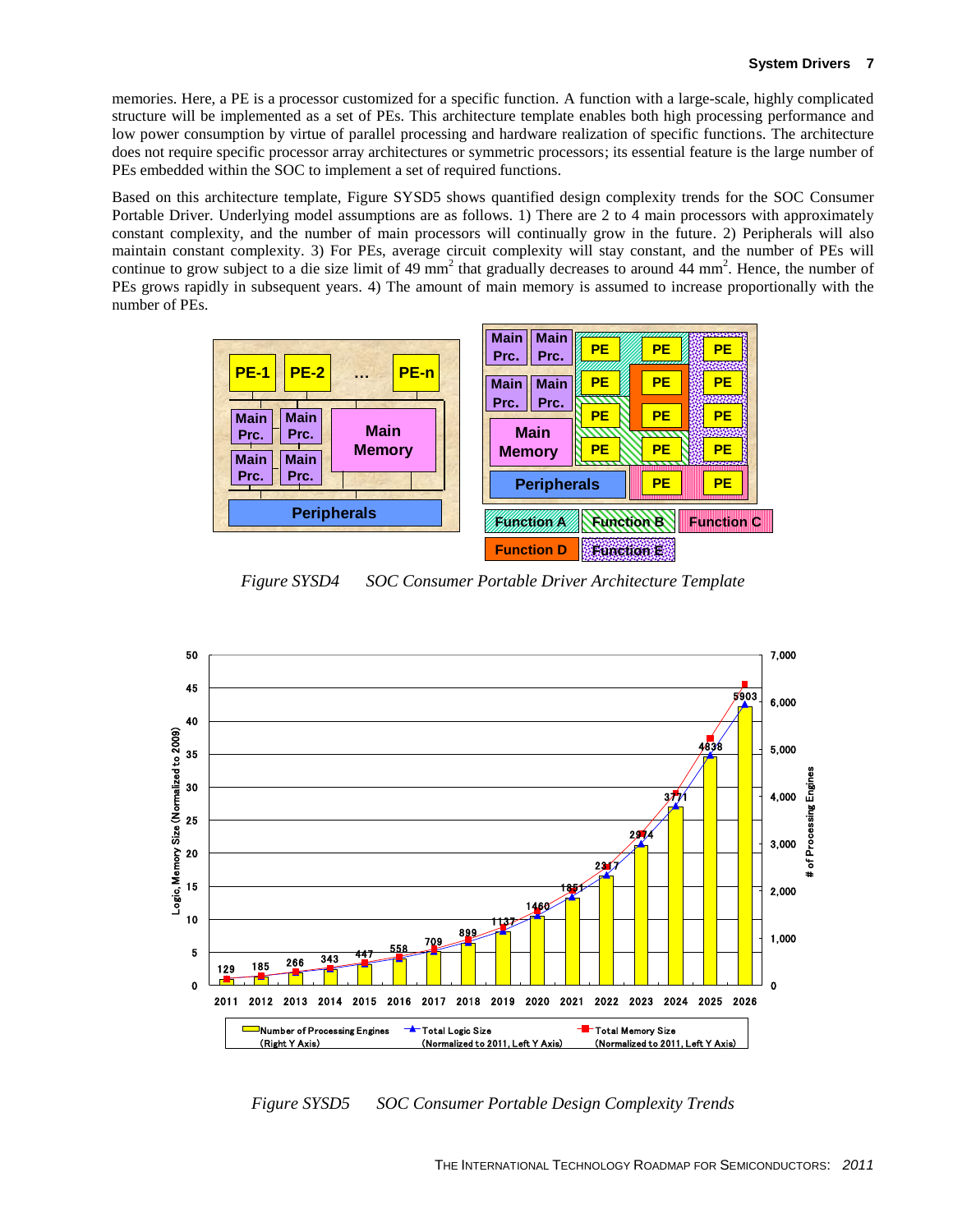## *SOC CONSUMER PORTABLE POWER CONSUMPTION TRENDS*

While design complexity is a key trend, power consumption is also a critical factor for the design of SOC Consumer Portable chips. Figure SYSD6 shows the trend for total chip power, using LOP transistor performance parameters from the *PIDS Chapter*; interconnect performance parameters from the "Interconnect Technology Requirements" in the *Interconnect Chapter*, and circuit complexity parameters from Table SYSD2 above. We note the following.

- The model applied here simply extrapolates from current state-of-the-art technology and component technology roadmaps within the ITRS. The resulting power consumption substantially exceeds power efficiency requirements, despite the 2011 *PIDS Chapter* reverting the 2009 changes to LOP device supply voltage in longterm years. We expect that the required power-efficiency of competitive consumer portable products, as well as the global quest for more "green" and energy-efficient electronics products, will lead to a design power-centric device roadmap in future ITRS editions.
- Potential solutions are discussed in the *Design Chapter.* Specific solutions for SOC Consumer Portable include architecture optimization in high-level design stages based upon power consumption analysis, and customized PE realization.
- The total power consumption requirement of 0.5W was established in the 2009 edition of the ITRS. We note the existence of exceptions; for example, in newer tablet products portable consumer processors dissipating 2W may be acceptable, given the physical product dimensions and advanced power management techniques.
- Due to the discontinuous trajectory of supply voltage in the future, logic switching (i.e., dynamic) power, and/or memory static power, can have non-monotone behavior, e.g., from 2013 to 2014, from 2018 to 2019, and from 2020 to 2021.

## *SOC CONSUMER PORTABLE PROCESSING PERFORMANCE TRENDS*

The SOC Consumer Portable driver's processing performance can be assumed proportional to the product of device performance and the number of PEs on the SOC. Figure SYSD7 shows that there remains a superlinearly growing gap between the processing requirement and the available processing performance. This gap can potentially be solved by increasing the number of PEs, subject to power and design effort constraints. Potential solutions are discussed in the *Design Chapter*, and include appropriate hardware/software (HW/SW) partitioning in high-level design stages, as well as automated interface technology from high-level design stages to implementation design stages (e.g., high-level synthesis).



<span id="page-9-0"></span>*Figure SYSD6 SOC Consumer Portable Power Consumption Trends*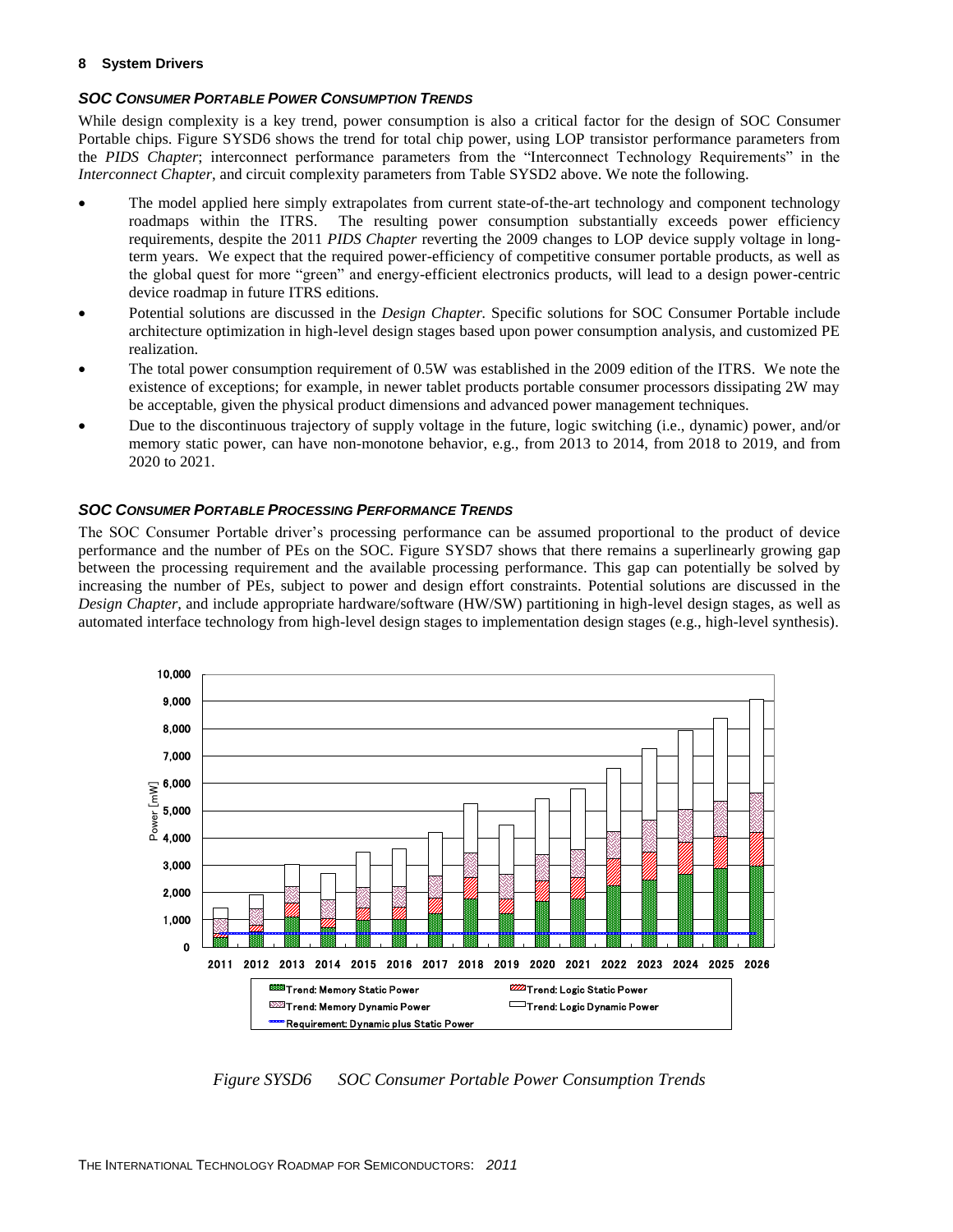



## <span id="page-10-1"></span><span id="page-10-0"></span>*SOC CONSUMER STATIONARY (SOC-CS) DRIVER*

The SOC Consumer Stationary (SOC-CS) Driver represents SOC designs over a wide variety of applications in digital consumer electronic equipment, such as high-end game machines; these are assumed to be typically used in a tethered (non-mobile) environment. Key aspects of the model are as follows.

- Processing performance is the most important differentiator. As shown in Figure SYSD9, required processing performance in the year 2022 will be more than 70 TFlops.
- Functions will be implemented and realized mainly by software. Thus, high processing power is required, and this SOC will have many Data Processing Engines (DPEs).
- In comparison with the SOC Consumer Portable driver, this driver has worse performance–to-power ratio, but superior functional flexibility to support adding or modifying functions.
- Because it is easy to add or modify functions, the lifecycle of SOC Consumer Stationary designs is relatively long, and as a result the application area is wide.

Figure SYSD8 shows a typical architecture template for the SOC Consumer Stationary driver. The SOC features a highly parallel architecture consisting of a number of main processors, a number of DPEs, and I/O for memory and chip-to-chip interfaces. Here, a DPE is a processor dedicated to data processing which achieves high throughput by eliminating general-purpose features. A main processor is a general-purpose processor which allocates and schedules jobs to DPEs. A main processor, along with a number of DPEs, constitutes the basic architecture. The number of DPEs will be determined by required performance and chip size. Of all types of SOC that are modeled in this chapter, this SOC-CS driver will potentially have the largest number of DPEs in order to achieve required performance objectives.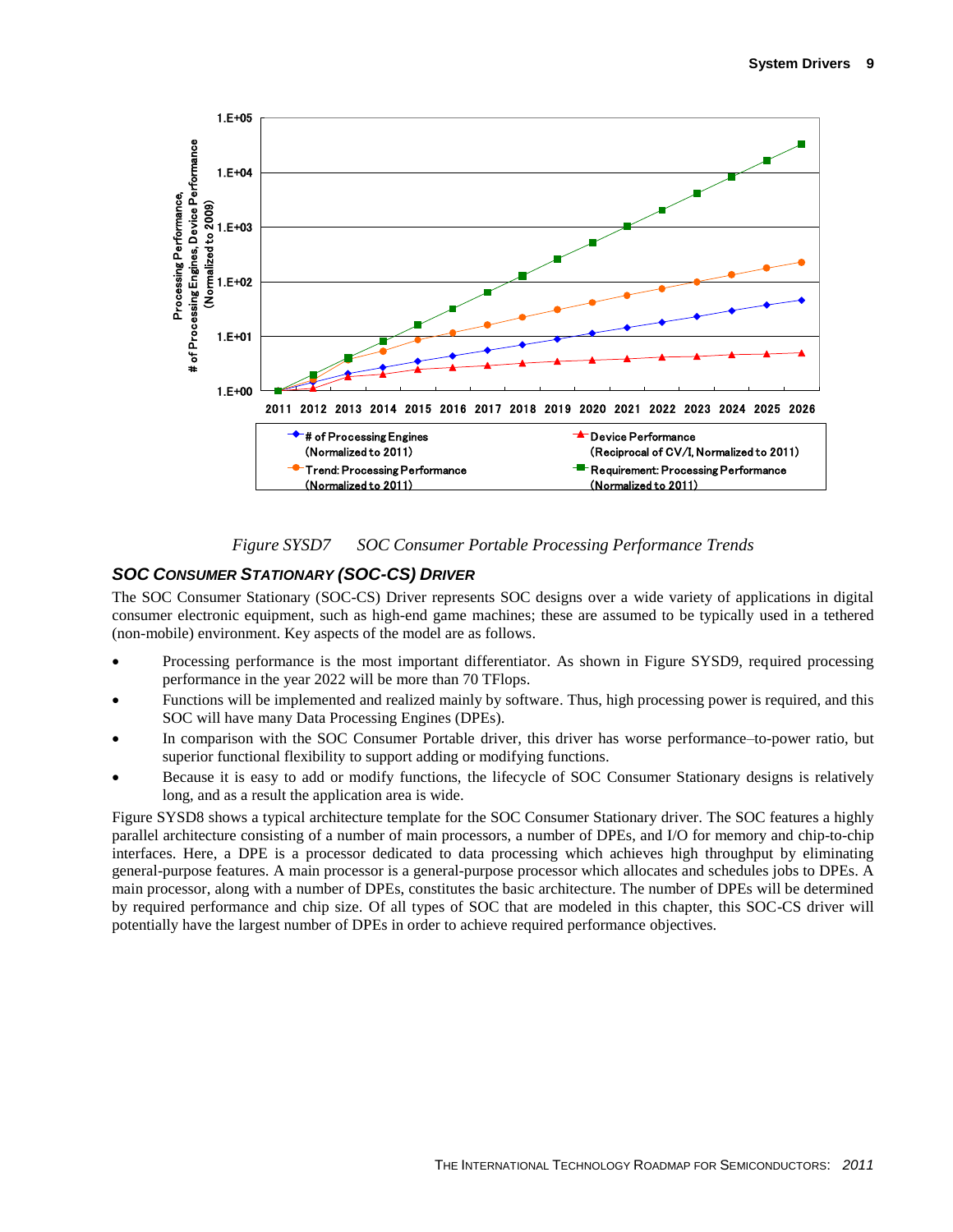

### *Figure SYSD8 SOC Consumer Stationary Driver Architecture Template*

### <span id="page-11-0"></span>*SOC CONSUMER STATIONARY DESIGN COMPLEXITY TRENDS*

Based on the SOC-CS architecture template, quantified design complexity trends are shown in Figure SYSD9. The most interesting aspect is the rapid growth in number of DPEs. Underlying model assumptions are as follows.

- The SOC die size is constant at  $220 \text{mm}^2$  based on published data for recent gaming processor products.
- Both the main processor and the DPE have constant circuit complexity, so that their respective layout areas decrease in proportion to the square of M1 pitch.
- A main processor is assumed to be able to control up to 8 DPEs.

### *SOC CONSUMER STATIONARY PERFORMANCE TRENDS*

The SOC Consumer Stationary driver's processing performance can be assumed proportional to the product of device performance and the number of DPEs on the SOC. Figure SYSD10 shows SOC Consumer Stationary processing performance trends. Required processing performance grows rapidly, by approximately 250 × over the next fifteen years. Key potential solutions to achieve the required performance include various design technologies (particularly in the logical, circuit and physical design stages) to maximize circuit performance. Automated design methodologies such as high-level synthesis are of course important as well.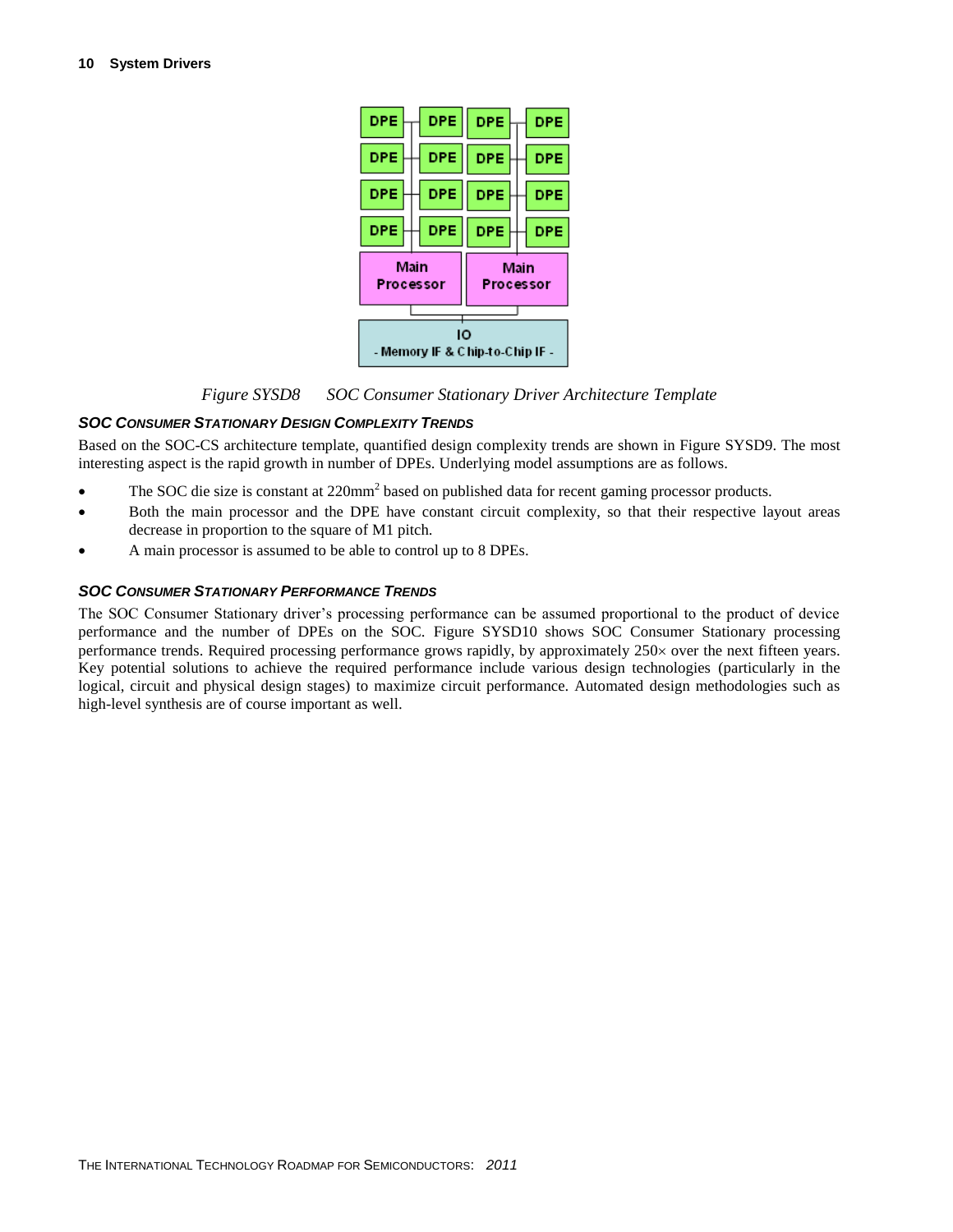

*Figure SYSD9 SOC Consumer Stationary Design Complexity Trends*

<span id="page-12-0"></span>

<span id="page-12-1"></span>*Figure SYSD10 SOC Consumer Stationary Performance Trends*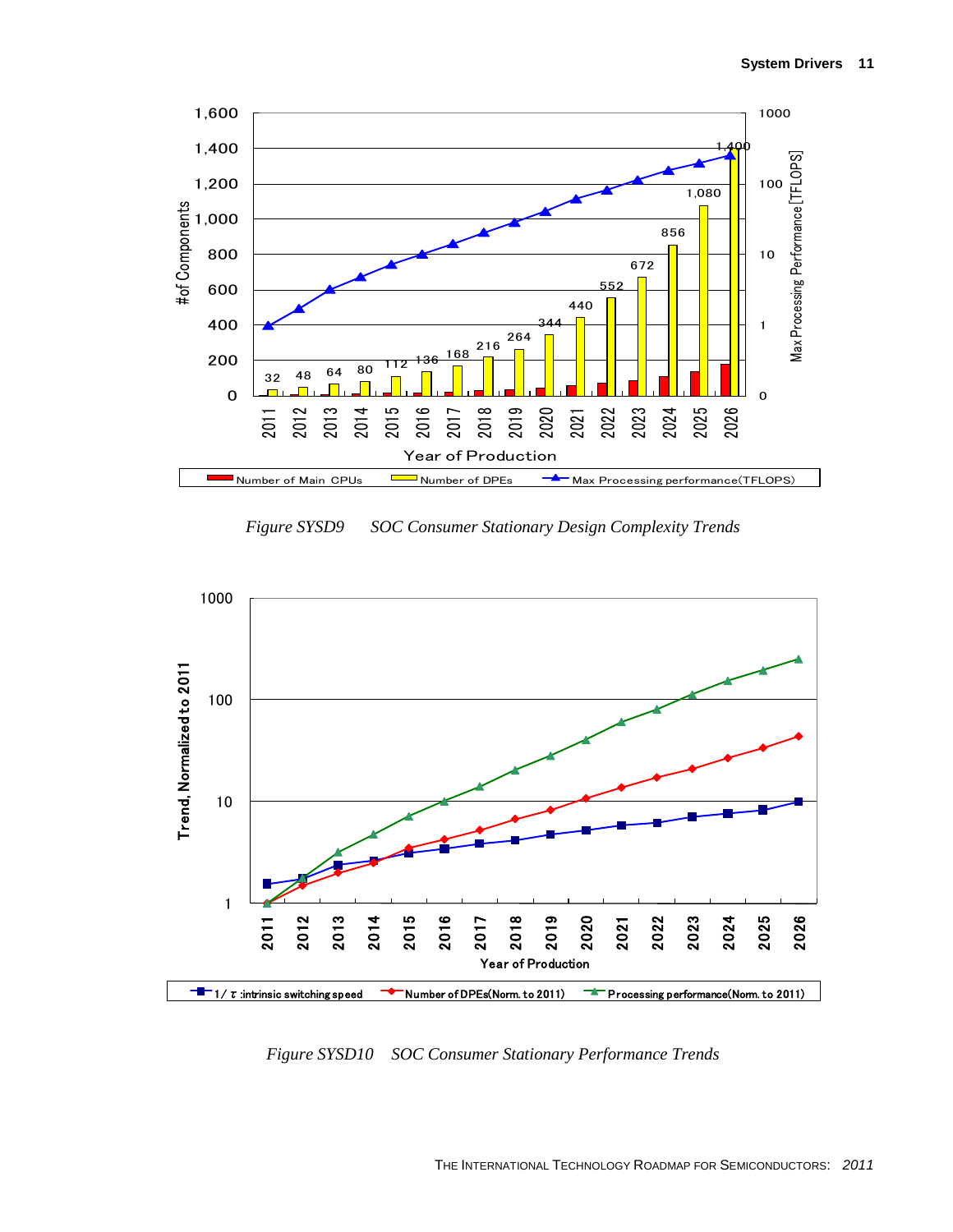### *SOC CONSUMER STATIONARY POWER CONSUMPTION TRENDS*

An explosion in power consumption will be a critical consideration for the design of future SOC Consumer Stationary chips. Figure SYSD11 shows the trend for total chip power, decomposed into switching and leakage power, across logic and memory. The analysis is based on transistor performance parameters from the *PIDS Chapter*; interconnect performance parameters from the *Interconnect Chapter*, and the design complexity trends presented above. Power consumption as of 2011 is obtained from published data for recent gaming processor products. We note the following.

- Unlike the SOC Consumer Portable Driver, the SOC Consumer Stationary Driver is generally free from battery life issues; however, the rapid increase in power consumption will result in critical chip packaging and cooling issues.
- Leakage power will be much greater than the calculated value shown in Figure SYSD11, due to variability and temperature effects.
- Power consumption per DPE will decrease according to trends for supply voltage and insulator dielectric constant. However, this will be outweighed by the increase in number of DPEs per chip.



*Figure SYSD11 SOC Consumer Stationary Power Consumption Trends*

<span id="page-13-1"></span><span id="page-13-0"></span>Clearly, the trend in Figure SYSD11 highlights a pressing need to develop new solutions, beyond those already embedded in the technology roadmaps of the *PIDS* and *Interconnect* chapters, so that actual power consumption remains within acceptable limits.

# **MICROPROCESSOR (MPU) DRIVER**

In high-volume custom designs, performance and manufacturing cost issues outweigh design or other non-recurring engineering cost issues, primarily because of the large profits that these chips can potentially produce as a result of sales volumes. Large volumes are neither necessary nor sufficient to warrant the custom design style, special process engineering and equipment, etc. often associated with such parts; the key is that the expected return on combined NRE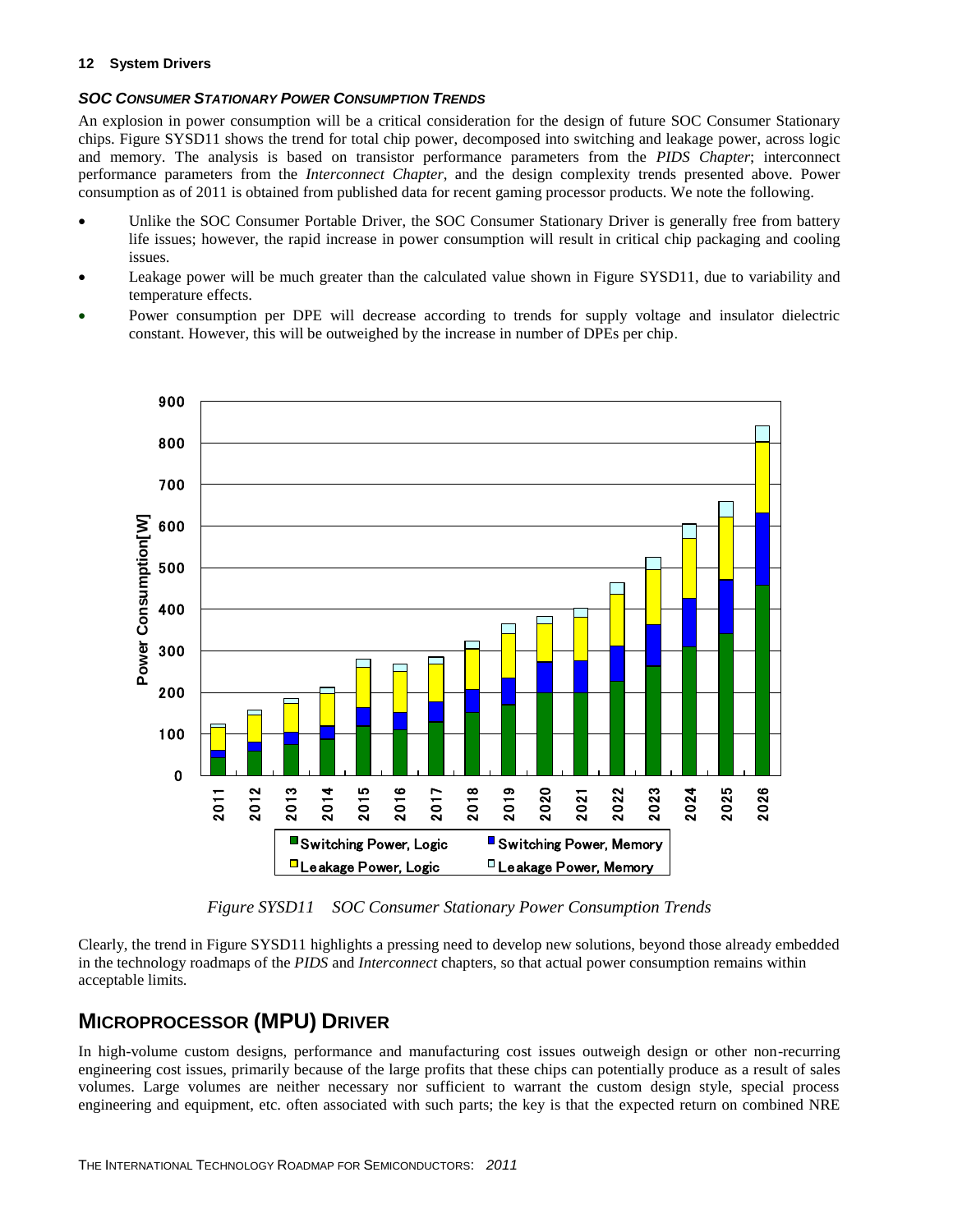and manufacturing investment must be positive. Within the high-volume custom arena, three dominant classes today are MPUs, memory<sup>5</sup> and reprogrammable logic (e.g., FPGA). The MPU product class is a key system driver for semiconductor products because it uses the most aggressive design styles and manufacturing technologies. It is for these high-volume parts that changes to the manufacturing flow are made, new design styles and supporting tools are created (the large revenue streams can pay for new tool creation), and subtle circuits issues are uncovered (not all risks taken by designers work out). Indeed, MPUs drive the semiconductor industry with respect to integration density and design complexity, power-speed performance envelope, large-team design process efficiency, test and verification, power management, and packaged system cost. While MPUs (and high-volume custom designs in general) are extremely laborintensive, they create new technology and automation methods (in both design and fabrication) that are leveraged by the entire industry.

The ITRS MPU driver reflects general-purpose instruction-set architectures (ISAs) that are found standalone in desktop and server systems, and embedded as cores in SOC applications. The MPU system driver is subject to market forces that have historically led to 1) emergence of standard architecture platforms and multiple generations of derivatives, 2) strong price sensitivities in the marketplace, and 3) extremely high production volumes and manufacturing cost awareness. Key elements of the MPU driver model are as follows (studies in this chapter can be run in the *[GTX tool;](http://www.itrs.net/Links/2005ITRS/Linked%20Files/2005Files/Design/Website/GTX/index.html)* MPU content is provided in the linked study in the electronic chapter version).

- *1. Three types of MPUs*—Historically, there have been three types of MPUs: 1) cost-performance (CP), reflecting "desktop," 2) high-performance (HP), reflecting "server," and 3) power-connectivity-cost (PCC), reflecting "mobile handheld device". As predicted in the 2001 ITRS, the increasing market acceptance of battery-limited mobile designs (often with wireless connectivity) leads to the creation of a new PCC category for MPUs. At the same time, the CP segment that traditionally referred to "desktops" is now expanding to span a much larger portion of the priceperformance tradeoff curve, ranging from low-end, low-cost traditional "servers" to "mobile desktops" (i.e., laptops used primarily in AC mode) and "blade" servers. As a consequence, the performance gap between the CP and HP categories is shrinking. However, there will remain a market for truly high-end servers, driving design effort that is disproportionate to product volume because of the large margins involved. As has already been predicted, the new PCC category will start taking on characteristics of high-performance, low-power SOC design, with an emphasis on convenience through battery life extension and wireless connectivity, along with such added components as graphics, non-volatile memory and high speed I/Os. However, the larger margins and volumes of a PCC design will justify much greater design effort compared to a traditional SOC.
- 2. *Constant die area*—Die areas are constant  $(140 \text{ mm}^2 \text{ for CP}, 260 \text{ mm}^2 \text{ for HP}, 70-100 \text{ mm}^2 \text{ for PCC})$  over the course of the roadmap, and are currently broken down into logic, memory, and integration overhead. Integration overhead reflects the presence of white space for interblock channels, floorplan packing losses, and potentially growing tradeoff of layout density for design turnaround time. The message here, in contrast to that of previous ITRS models, is that power, cost and interconnect cycle latency are strong limiters of die size. Additional logic content would not be efficiently usable due to package power limits, and additional memory content (e.g., larger caches, more levels of memory hierarchy and *uncore* components integrated on-chip) would not be cost-effective beyond a certain point.<sup>6</sup> Furthermore, the difficulty of accurate architectural performance simulations with increasingly deeper interconnect pipelining (a consequence of non-ideal process and device scaling) will also limit die growth size.
- *3. Multi-core organization—*MPU logic content reflects multiple processing units on chip starting at the 130 nm generation, primarily in the HP and high-end CP categories. This integrates several factors: 1) organization of recent and planned commercial MPU products (both server and desktop); 2) increasing need to reuse verification and logic design, as well as standard ISAs; 3) ISA "augmentations" in successive generations (for example, x86, multimedia instructions (MMX), and explicitly parallel instruction computing (EPIC) with continuations for encryption, graphics, and multimedia, etc.); 4) the need to enable flexible management of power at the architecture, operating system (OS) and application levels via SOC-like integration of less efficient, general-purpose processor cores with more efficient, special-purpose "helper engines"?; 5) the increase in transistor complexity of processor cores  $8$  (the

l

*<sup>5</sup> Memory is a special class of high-volume custom design because of the very high replication rate of the basic memory cells and supporting circuits. Since these cells are repeated millions of times on a chip, and millions of chips are sold, the amount of custom design for these parts is extraordinary. This aspect has led to separate fabrication lines for DRAM devices, with some of the most careful circuit engineering needed to ensure correct operation.*

*<sup>6</sup> Multi-core organization and associated power efficiencies may permit slight growth in die size, but the message is still that die areas are not increasing.* 

 $^7$  *A* "helper engine" is a form of "processing core" for graphics, encryption, signal processing, etc. The trend is toward architectures *that contain more special-purpose, and less general-purpose, logic.*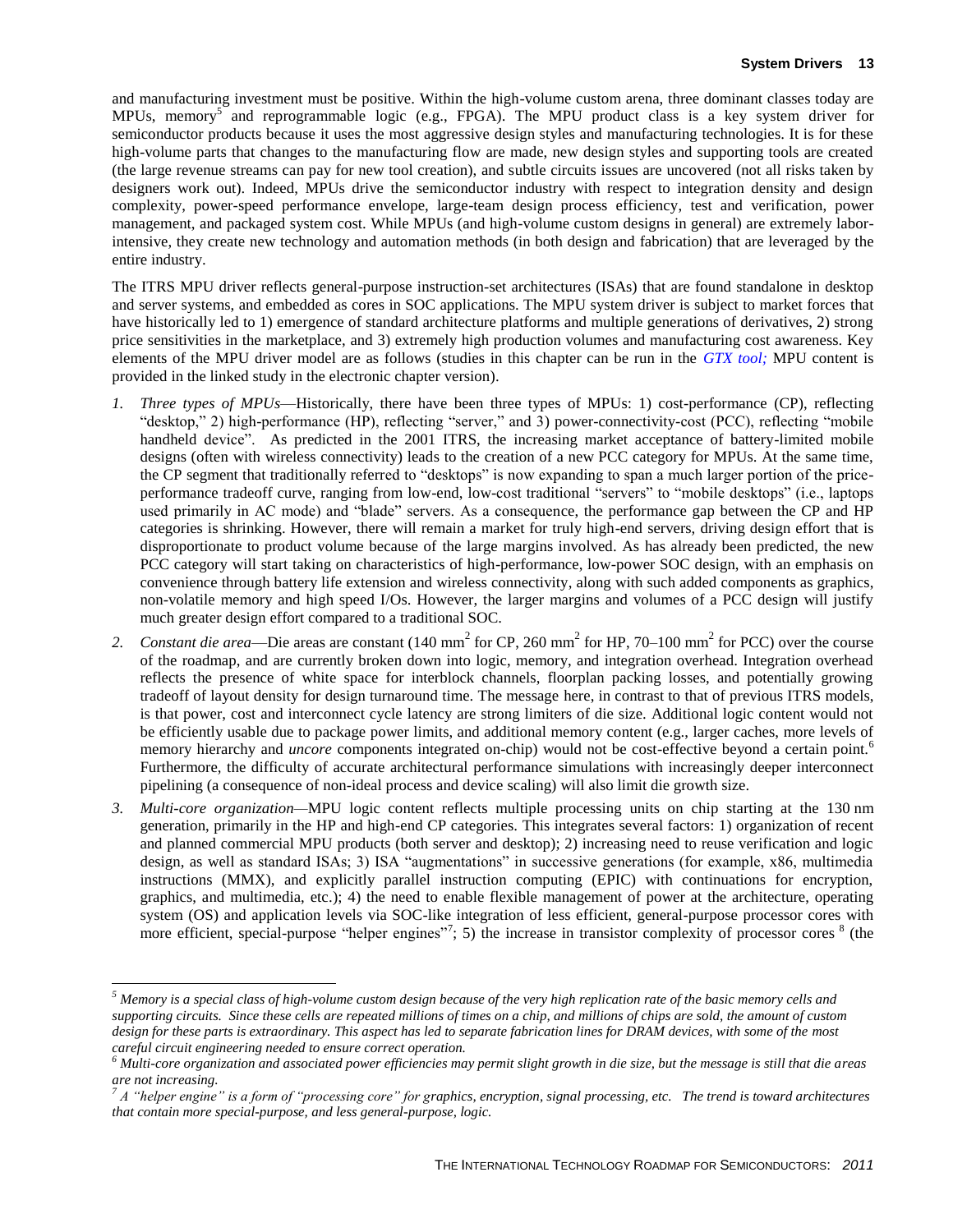l

number of logic transistors per processor core is projected to increase by a factor of  $1.4 \times$  or less with each technology generation); and 6) the convergence of SOC and MPU design methodologies due to design productivity needs. While increasingly complex single core designs will continue for a few more years, they will compete with equivalent multicore designs especially in the HP and high-end CP categories. The number of logic cores in the MPU model was reset to 4 in 2007 and projected to increase by a factor of 1.4 with each technology generation. The "power wall" and the currently limited capability to exploit available parallelism together limit the scaling of cores; recent trends suggest a factor of  $2\times$  every 4 years. In combination with scaling of the number of transistors per core, the number of logic transistors in the ITRS MPU model doubles with each successive technology generation.

- 4. *Memory content*—The MPU memory content was reset to 4 MBytes (4 × 1,048,576 × 9 bits) of SRAM for CP and 16 MBytes for HP in 2007. Memory content, like logic content, is projected to double with each successive technology generation, not with respect to absolute time intervals (e.g., every 18 months).<sup>9, 10</sup>
- *5. Layout density—*Due to their high levels of system complexity and production volume, MPUs are the driver for improved layout density.<sup>11</sup> Thus, MPU driver sets the layout densities, and hence the transistor counts and chip sizes, stated in the *Overall Roadmap Technology Characteristics*. The logic and SRAM layout densities are analogous to the DRAM "A-factor," and have been calibrated to recent MPU products. Logic layout densities reflect average standard-cell gate layouts of approximately 175F<sup>2</sup>, and SRAM layout densities reflect use of a 6-transistor bitcell of approximately 60 $F^2$  (N.B.: an 8-transistor bitcell would require approximately 84  $F^2$ ), where F is the logic M1 halfpitch of a given technology.<sup>12</sup> Layout density is projected to double with each technology generation, according to the scale factor of 0.7 for contacted M1 pitch. SRAM layout densities reflect use of a 6-transistor bit cell (via a fitted expression for area per bit cell in units of  $F^2$ ) in MPUs, with 60% area overhead for peripheral circuitry.
- *6. Maximum on-chip (global) clock frequency*—MPUs also drive maximum on-chip clock frequencies in the Overall Roadmap Technology Characteristics; these in turn drive various aspects of the *Interconnect*, *Process Integration, Devices, and Structures (PIDS), Front End Processes (FEP)* and *Test* roadmaps. Through the 2000 ITRS, the MPU maximum on-chip clock frequency was modeled to increase by a factor of 2 per generation. Of this, approximately 1.4 $\times$  was historically realized by device scaling (17%/year improvement in CV/I metric); the other 1.4 $\times$  was obtained by reduction in number of logic stages in a pipeline stage (e.g., equivalent of 32 fanout-of-4 inverter (FO4 INV) delays<sup>13</sup> at 180 nm, going to 24–26 FO4 INV delays at 130 nm). As noted in the 2001 ITRS, there are several reasons why this historical trend could not continue: 1) well-formed clock pulses cannot be generated with period below 6–8 FO4 INV delays; 2) there is increased overhead (diminishing returns) in pipelining (2–3 FO4 INV delays per flipflop, 1–1.5 FO4 INV delays per pulse-mode latch); 3) thermal envelopes imposed by affordable packaging discourage very deep pipelining, and 4) architectural and circuit innovations increasingly defer the impact of worsening interconnect RCs (relative to devices) rather than contribute directly to frequency improvements. Recent

*<sup>8</sup> Initially, the CP core was reset to 40 million transistors, and the HP core to 50 million transistors, in 2007. The difference allows for more aggressive microarchitectural enhancements (trace caching, various prediction mechanisms, etc.) and introduction of auxiliary engines (encryption, graphics/media, etc.).*

*<sup>9</sup> The doubling of logic and memory content with each technology generation, rather than with each 18- or 24-month time interval, is*  due to essentially constant layout densities for logic and SRAM, as well as conformance with other parts of the ITRS. While the ITRS *remains planar CMOS-centric, evolution to UTB FD SOI and multi-gate FETs is under way. Adoption of such novel device architectures would allow improvements of layout densities beyond what is afforded by scaling alone.*

*<sup>10</sup> Adoption of eDRAM, and integration of on-chip L3 cache, can respectively increase the on-chip memory density and memory transistor count by factors of approximately 3 from the given values. While this will significantly boost transistor counts, it does not significantly affect the chip size or total chip power roadmap.*

*<sup>11</sup> ASIC/SOC and MPU system driver products have access to similar processes, as forecast since the 1999 ITRS. This reflects the emergence of pure-play foundry models, and means that fabric layout densities (SRAM, logic) are the same for SOC and MPU. However, MPUs drive high density and high performance, while SOCs drive high integration, low cost, and low power.* 

<sup>&</sup>lt;sup>12</sup> *Through the end of the roadmap, a 2-input NAND gate is assumed to lay out in*  $8 \times 3$  *grids, where the vertical dimension is in units of contacted local metal (Metal 2) pitch (P<sub><i>M2</sub>* = 2.5 × F), and the horizontal dimension is in unit of contacted poly pitch (P<sub>*poly*</sub> = 3 × F).</sub>  $\hat{A}$  6-transistor SRAM bit cell is assumed to lay out in 2×5 grids, where the vertical dimension is in units of contacted poly pitch ( $P_{poly}$  =  $3 \times F$ ), and the horizontal dimension is in units of contacted Metal1 pitch ( $P_{M1} = 2 \times F$ ). In other words, the average gate occupies  $(8 \times 2.5F) \times (3 \times 3F) = 180F^2$  and the average SRAM bitcell occupies  $(2 \times 3F) \times (5 \times 2F) = 60F^2$ . After fitting with data from *production libraries, 175 is chosen for the logic A-factor. For both semi-custom (ASIC/SOC) and full-custom (MPU) design methodologies, an overhead of 100% is assumed for logic, and 60% is assumed for SRAM. The A-factor of 175 (logic) is a significant reduction from the value of 320 used in previous ITRS editions; likewise, the value of 60 (SRAM) is also a significant reduction from previous editions. This was a fundamental cause of the MPU Driver die size reduction in the 2009 ITRS.*

*<sup>13</sup> A FO4 INV delay is defined to be the delay of an inverter driving a load equal to 4× its own input capacitance (with no local interconnect). This is equivalent to roughly 14× the CV/I device delay metric that is used in the PIDS Chapter to track device performance. An explanation of the FO4 INV delay model as updated in the 2007 ITRS is linked in the 2007 ITRS online edition.*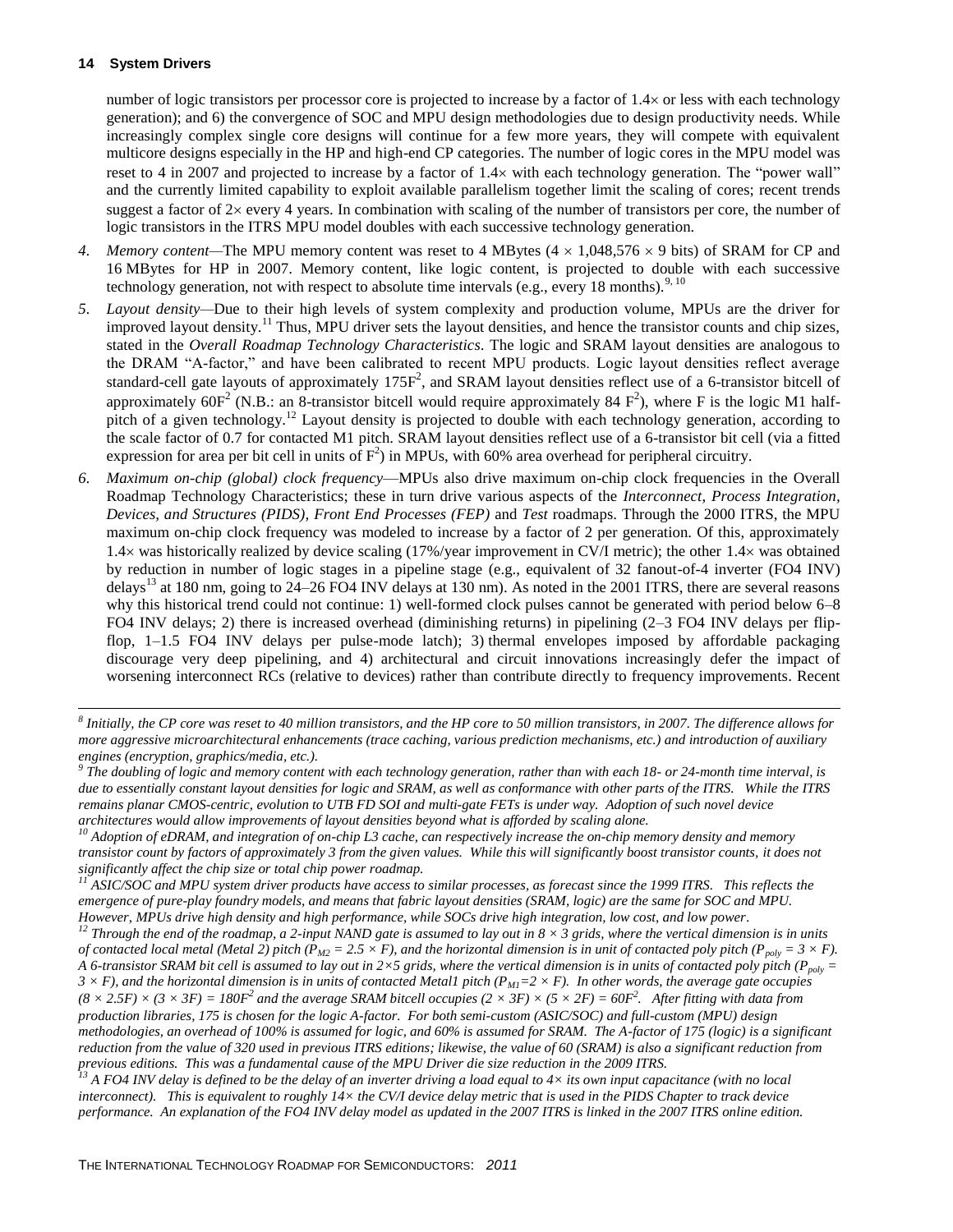editions of the ITRS flattened the MPU clock period at 12 FO4 INV delays at 90 nm, so that clock frequencies advanced only with device performance in the absence of novel circuit and architectural approaches. Modern MPU platforms have stabilized maximum power dissipation at approximately 120W due to package cost, reliability, and cooling cost issues. With a flat power requirement, the updated MPU clock frequency model was reset to 4.7 GHz in 2007 and is projected to increase by a factor of *at most* 1.25 x per technology generation, despite aggressive development and deployment of low-power design techniques.<sup>14</sup>

### *MPU EVOLUTION*

l

An emerging "centralized processing" context integrates 1) centralized computing servers that provide high-performance computing via traditional MPUs (this driver), and 2) *interface remedial processors* that provide power-efficient basic computing via, e.g., SOC integration of RF, analog/mixed-signal, and digital functions within a wireless handheld multimedia platform (refer to the SOC Consumer Portable model in Figure SYSD4). Key contexts for the future evolution of the traditional MPU are with respect to design productivity, power management, multicore organization, I/O bandwidth, and circuit and process technology.

*Design productivity—*The complexity and cost of design and verification of MPU products have rapidly increased to the point where thousands of engineer-years (and a design team of hundreds) are devoted to a single design, yet processors reach market with hundreds of bugs. This aspect is leading to decreasing emphasis on heavy customization and exotic circuit topologies, and increasing use of design automation tools such as logic synthesis and automatic circuit tuning. The resulting productivity increases have allowed processor development schedules and team sizes to flatten out. Improvements in tools for analysis of timing, noise and power, and for verification of physical and electrical design rules, have also contributed to a steady increase in design quality.

*Power management*—Power dissipation limits of packaging (despite being estimated to reach 200 W/cm<sup>2</sup> by the end of the ITRS timeframe) cannot continue to *cost-effectively* support high supply voltages (historically scaling at  $0.85 \times$  per generation instead of  $0.7 \times$  ideal scaling) and frequencies (historically scaling by  $2 \times$  per generation instead of  $1.25 \times$  ideal scaling).<sup>15</sup> Past clock frequency trends in the MPU system driver have been interpreted as future CMOS device performance (switching speed) requirements that lead to large off-currents and extremely thin gate oxides, as specified in the *PIDS Chapter*. Given such devices, MPUs that simply continue existing circuit and architecture techniques would not be commercially viable; alternatively, MPU logic content and/or logic activity would need to decrease to match package constraints. Portable and low-power embedded contexts have more stringent power limits, and will encounter such obstacles earlier. Last, power efficiencies (for example, GOPS/mW) are up to four orders of magnitude greater for directmapped hardware than for general-purpose MPUs; this gap is increasing. As a result, traditional processing cores will face competition from application-specific or reconfigurable processing engines for space on future SOC-like MPUs.

*Multi-core organization*—In an MPU with multiple cores per die, the cores can be (1) smaller and faster to counter global interconnect scaling, and (2) optimized for reuse across multiple applications and configurations. Multi-core architectures allow power savings as well as the use of redundancy to improve manufacturing yield.<sup>16</sup> The MPU model also permits increasing amounts of the memory hierarchy on chip (consistent with processor-in-memory, or large on-chip eDRAM L3 cache). Higher memory content (with lower power densities than logic) is an 'easy' path to controlling leakage and total chip power. In general, evolutionary microarchitecture changes (super-pipelining, super-scalar, predictive methods) appear to be running out of steam. ("*[Pollack's Rule](../../../../../2009/Links/2009ITRS/LinkedFiles/pollack.jpg)*" observes that in a given process technology, a new microarchitecture

*<sup>14</sup> The new "constant" power MPU model depends on evolution of a "Design Factor", such that dynamic and leakage power reduction techniques together compensate the 1.25× increase of clock frequency with each technology generation. The Design Factor for dynamic power corresponds to a 15% reduction in switching activity factor per unit area with each technology generation; this will be achieved by improved design and partitioning of architectures/functions, and by extreme use of existing low-power techniques such as pin swapping, gate sizing, hierarchical clock gating, etc. Dynamic voltage and frequency scaling can contribute to the Design Factor of both dynamic power and leakage power. We believe that these Design Factors are actually conservative, in that the 'slack' between maximum achievable clock frequencies and projected clock frequencies allows superlinear reductions in chip power due to added flexibility of logic and physical design optimizations. Faster progress by the industry in achieving Design Factor-based power reduction can enable lower power budgets and/or higher clock frequencies in future.*

*<sup>15</sup> To maintain reasonable packaging cost, package pin counts and bump pitches for flip-chip are required to advance at a slower rate than integration densities (refer to the Assembly and Packaging Chapter). This increases pressure on design technology to manage larger wakeup and operational currents and larger supply voltage IR drops; power management problems are also passed to the architecture, OS, and application levels of the system design.* 

<sup>&</sup>lt;sup>16</sup> Replication enables power savings through lowering of frequency and V<sub>dd</sub> while maintaining throughput (e.g., two cores running at *half the frequency and half the supply voltage will save a factor of 4 in CV<sup>2</sup> f dynamic capacitive power, versus the "equivalent" single core). (Possibly, this replication could allow future increases in chip size.) More generally, overheads of time-multiplexing of resources can be avoided, and the architecture and design focus can shift to better use of area than memory. Redundancy-based yield improvement occurs if, for example, a die with k-1 instead of k functional cores is still useful.*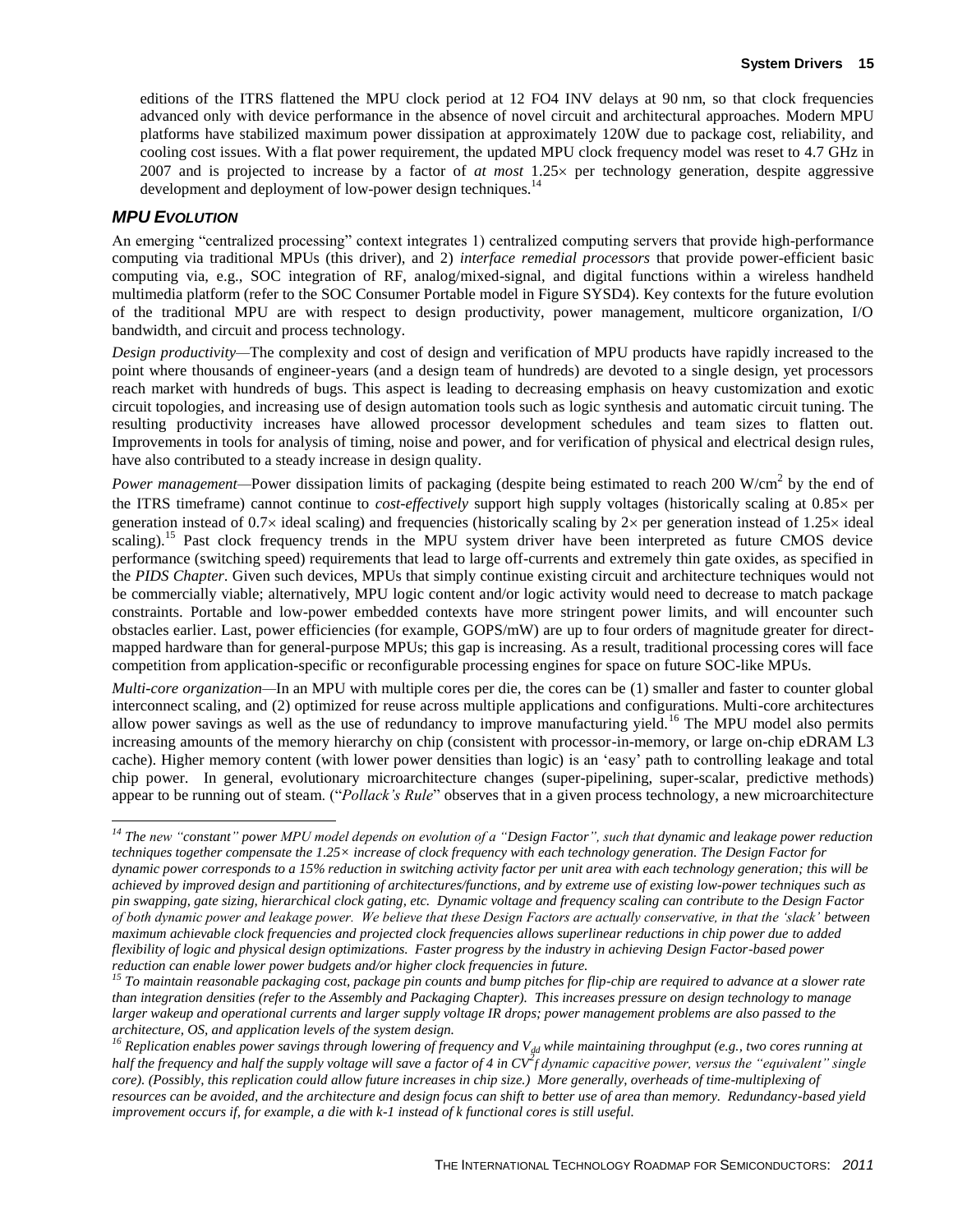occupies  $2-3\times$  the area of the old (previous-generation) microarchitecture, while providing only 1.4–1.6 $\times$  the performance.) Thus, more multithreading support will emerge for parallel processing, as well as more complex "hardwired" functions and/or specialized engines for networking, graphics, security, etc. Flexibility-efficiency tradeoff points will shift away from general-purpose processing, and heterogeneity will generally be in the form of more lowpower small cores coexisting with traditional large cores. Indeed, recent publications suggest that such small cores may dominate MPU scaling. Large cores will scale at a rate less than  $2\times$  per 4 years beyond 2013 while the small cores will scale by  $2\times$  per technology node. MPU core logic along with L1 and L2 caches are anticipated to occupy around 30% of die area, while the last-level L3 caches are anticipated to occupy another 30% of die area.

*Input/output bandwidth—*In MPU systems, I/O pins are mainly used to connect to high-level cache and main system memory. Increased processor performance has been pushing I/O bandwidth requirements. The highest-bandwidth port has traditionally been used for L2 or L3 cache, but recent designs are starting to integrate the memory controller on the processor die to reduce memory latency. These direct memory interfaces require more I/O bandwidth than the cache interface. In addition to the memory interface, many designs are replacing the system bus with high-speed point-to-point interfaces. These interfaces require much faster I/O design, exceeding Gbit/s rates. While serial links have achieved these rates for a while, integrating a large number of these I/O on a single chip is still challenging for design (each circuit must be very low-power), test (a tester is required that can run this fast) and packaging (packages must act as balanced transmission lines, including the connection to the chip and the board). Even I/O interfaces such as PCIe are integrated, leading to more I/O pins and increased packaging costs, along with improvements in throughput and latency. Memory controller, interconnect fabric, I/O controllers and other I/O blocks are anticipated to occupy approximately 30% of die area.

*Circuit and process technology—*Parametric yield (\$/wafer after bin-sorting) is severely threatened by the growing process variability implicit in feature size and device architecture roadmaps, *Lithography* and *PIDS*, including thinner and less reliable gate oxides, subwavelength optical lithography requiring aggressive reticle enhancement, and increased vulnerability to atomic-scale process variability (e.g., implant). This will require more intervention at the circuit and architecture design levels. Circuit design use of dynamic circuits, while attractive for performance in lower-frequency or clock-gated regimes, may be limited by noise margin and power dissipation concerns; less pass-gate logic will be used due to body effect. Error-correction for single-event upset (SEU) in logic will increase, as will the use of redundancy and reconfigurability to compensate for yield loss. Design technology will also evolve to consider process variation during design and analysis, along with the impact of variation on parametric (binned) yield. The need for power management will require a combination of techniques from several component technologies, including the following.

- application-, OS-, compiler- and architecture-level optimizations including parallelism and heterogeneous-core aware scheduling of tasks, as well as process-, operating condition-, and aging-adaptive voltage and frequency scaling;
- process innovations including increased use of silicon-on-insulator (SOI);
- circuit design techniques including the *simultaneous* use of multi- $V_{th}$ , multi- $V_{dd}$ , minimum-energy sizing under throughput constraints, and multi-domain clock gating and scheduling; and
- novel devices that decrease leakage.

## *MPU CHALLENGES*

The MPU driver strongly affects design and test technologies (distributed/collaborative design process, verification, atspeed test, tool capacity, power management), as well as device (off-current), lithography/FEP/interconnect (variability) and packaging (power dissipation and current delivery). The most daunting challenges are:

- *Design and verification productivity* (e.g., total design cost, number of bug escapes) (*Design*);
- *Power management and delivery* (e.g., giga operations per second (GOPS) per mW) (*Design*, *PIDS*, *Assembly and Packaging*); and
- *Parametric yield at volume production* (*Lithography*, *PIDS*, *FEP*, *Design*).
- *MPU scaling. Adequate return of investment must be obtained on scaling of cores, as application-, operating system-, compiler- and architecture-level improvements all seek maximal use of resources for highest possible throughput and lowest possible idle power.*

# <span id="page-17-0"></span>**MIXED-SIGNAL DRIVER**

RF/mm-wave/analog/mixed-signal chips are those that at least partially deal with input signals whose precise values matter. This broad class of functions encompasses RF, mm-wave, analog, analog-to-digital and digital-to-analog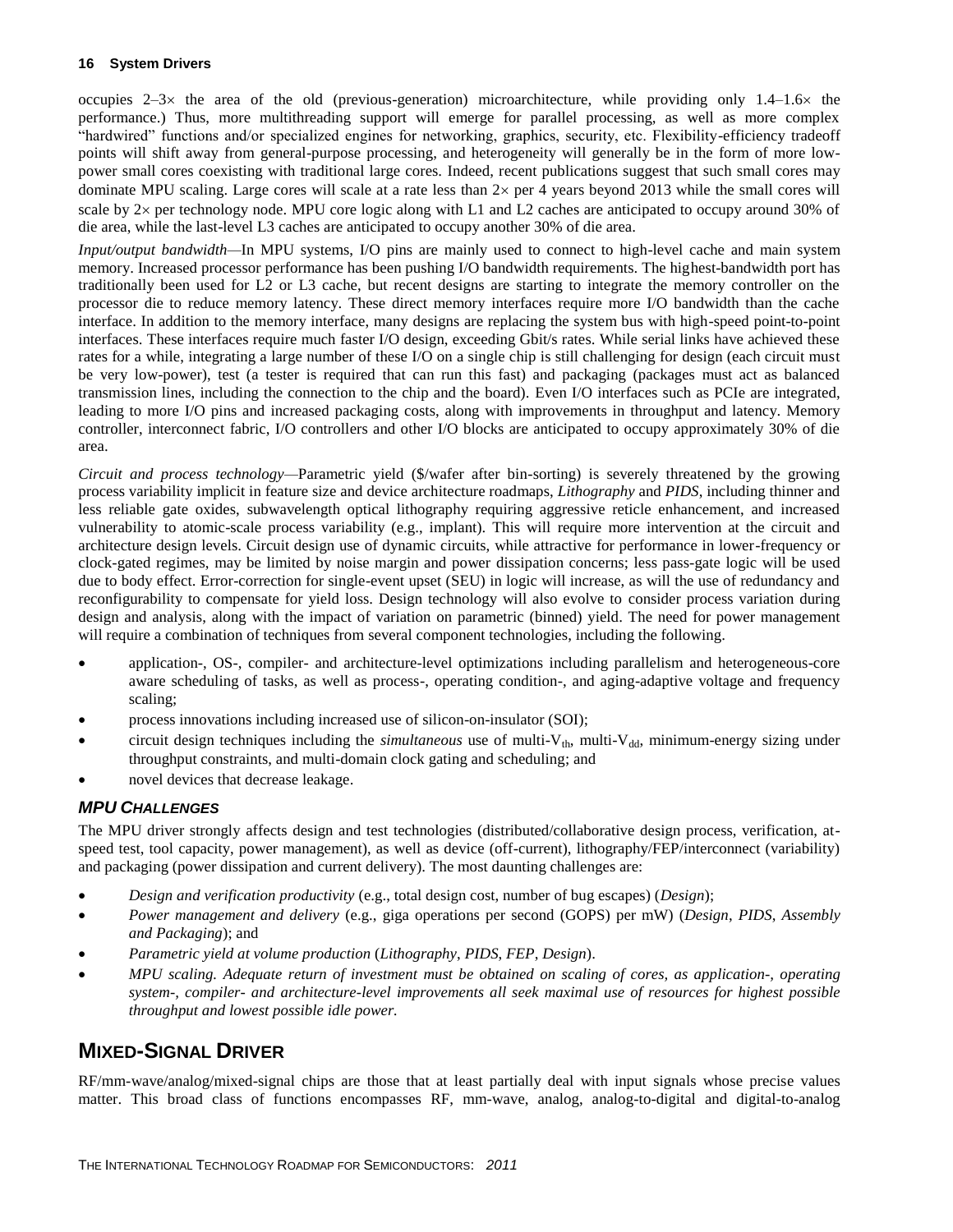conversion, and, more recently, a large number of mixed-signal chips where at least part of the chip design needs to measure signals with high precision. These chips have very different design and process technology demands than digital circuits. While technology scaling is always desirable for digital circuits due to reduced power, area and delay, it is not necessarily helpful for analog circuits since dealing with precision requirements or signals from a fixed voltage range is more difficult with scaled voltage supplies. Thus, scaling of analog circuits into new technologies is a difficult challenge. In general, AMS circuits (such as mm-wave, RF and analog design styles) and process technologies (e.g., III-V, silicongermanium, embedded passives) present severe challenges to cost-effective CMOS integration. However, clever system combinations of RF or mm-wave or analog and digital circuitry, like digital calibration of precision analog/RF/mm-wave circuits or analog/RF/mm-wave self test features, offer potential for functionality and cost scaling at almost the same rate as digital circuits. Reduced accuracy in analog circuits designed in nanoscale CMOS can often be traded off against speed which comes almost for free in those process nodes. Nevertheless, it should be emphasized that a thick-oxide 180-nm MOSFET in a 32-nm CMOS process has significantly improved analog performance when compared to a 180-nm MOSFET in the 180-nm node.

The need for precision clearly affects tool requirements for analog design. Digital circuit design creates a set of rules that allow logic gates to function correctly: as long as these rules are followed, precise calculation of exact signal values is not needed. RF, mm-wave and analog designers, on the other hand, must be concerned with a large number of "second-order effects" to obtain the required precision. Relevant issues include coupling (capacitance, inductance, resistance and substrate affecting the integrity of signals and supply voltages) and asymmetries (local variation of implantation, alignment, etching, and other fabrication steps all affect the predictability of the electrical performance). Analysis tools for these issues are mostly in place but require expert users, and their accuracy is still insufficient for many problems in low-power analog, high speed mixed-signal, RF and mm-wave design. Synthesis tools must concentrate on analog- and RF/mm-wave specific layout synthesis and do not currently take into account all precision matching and electromagneticfield needs for such designs. Manufacturing test for AMS circuits still needs to be improved but the trend towards SOC also gives opportunities for analog, RF and mm-wave built-in self test (BIST). Finally, practical reuse of building blocks in a scaled version of a device is complicated due to missing verification automation and overwhelming device metallization parasitics in nanoscale CMOS nodes. For analog designs, regression techniques must be enhanced by methods for verifying parametric compliance ranges.

Most analog and RF circuitry in today's high-volume applications is part of SOCs. This trend is now extending into the mm-wave domain. The economic regime of a mainstream product is usually highly competitive—it has a high production volume, and hence a high level of R&D investment by which its technology requirements can drive mixed-signal technology as a whole. Mobile communication platforms are the highest volume circuits driving the needs of mixed signal circuits. When formulating an analog and mixed-signal (AMS) roadmap, simplification is necessary because there are many different circuit types and topologies. Since the 2001 ITRS edition, this section has discussed four basic analog and RF circuits. Those are not only critical components, but their performance requirements are also representative and most important for RF, mm-wave and analog parts of the SOC. Additionally, in the 2011 edition we have introduced a fifth building block and have expanded the requirements for the amplifiers to include broadband applications.

- *1.* Low-noise amplifier (LNA)
- *2.* Voltage-controlled oscillator (VCO)
- *3.* Power amplifier (PA)
- *4.* Analog-to-digital converter (ADC)
- *5.* Serializer-deserializer (SerDes)

The design and process technology used to build these basic RF, analog/mixed-signal and high-speed digital circuits also determines the performance of many other mixed-signal circuits. Thus, the performance of these five circuits, as described by figures of merit (FoMs), is a good basis for a mixed-signal roadmap. (Future roadmap editions will likely add power management requirements, which are now also a dominant design consideration.)

The following discussion develops these FoMs in detail. Unless otherwise noted, all parameters (e.g., gain, *G, noise figure, NF*) are given as absolute values and not on a decibel scale. Preferences for specific solutions to given design problems are avoided. Instead, different types of solutions are encouraged since unexpected solutions have often helped to overcome barriers. (Competition, such as between alternative solutions, is a good driving force for all types of advances related to technology roadmapping.) Any given type of circuit will have different requirements depending on its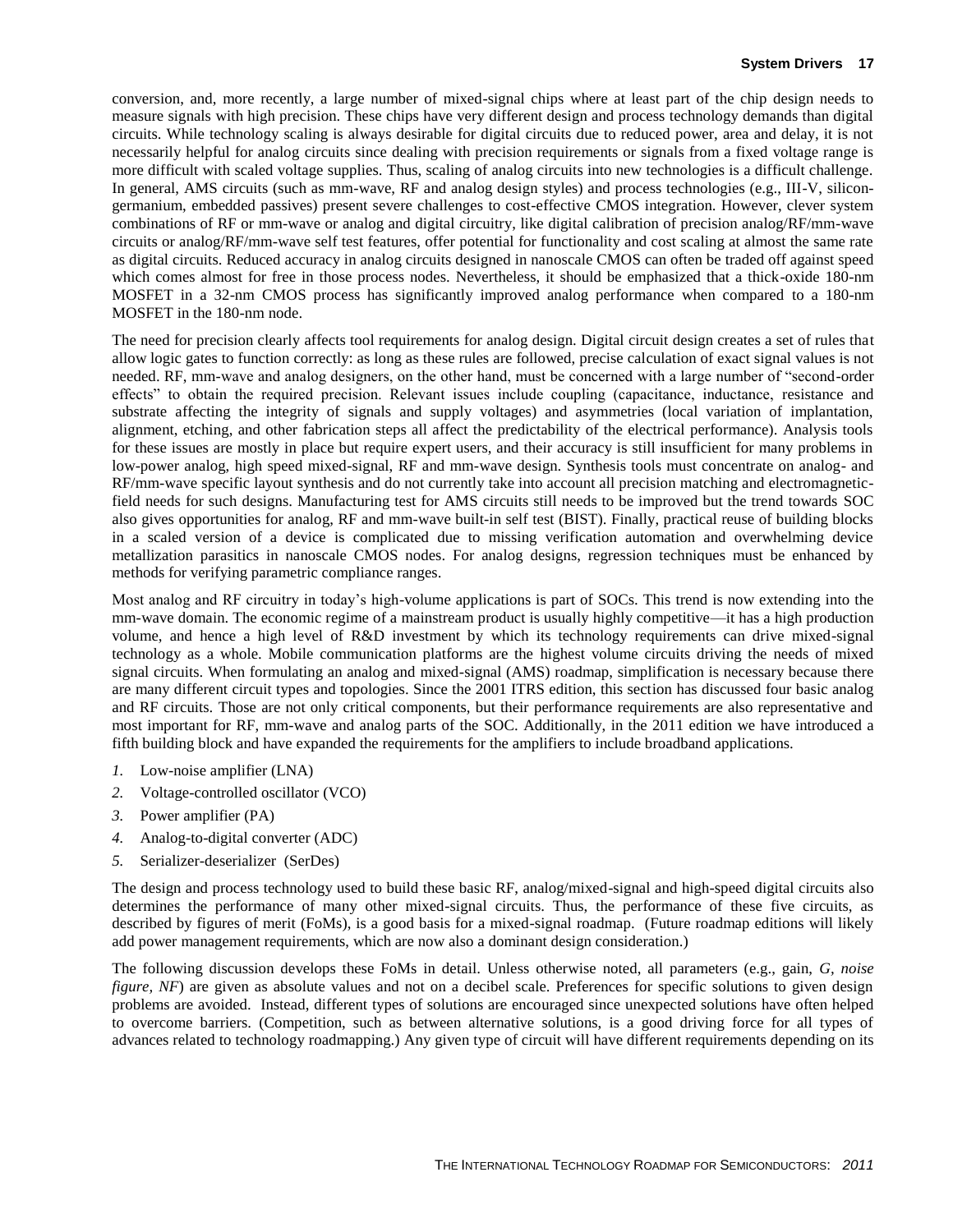purposes. Therefore, certain performance indicators can be contradictory in different applications.<sup>17</sup> To avoid such situations, the figures of merit correlate to the analog and RF needs of a mobile communication platform. Lastly, this section evaluates the dependence of the FoMs on device parameters, so that circuit design requirements can lead to specific device and process technology specifications. Extrapolations are proposed that lead to a significant advance of analog, RF and mm-wave circuit performance as well as to realistic and feasible technology advances. These parameters are given in the *RF and Analog/Mixed-signal Technologies Chapter*.

#### *LOW-NOISE AMPLIFIER*

l

Digital processing systems require interfaces to the analog world. Prominent examples of these interfaces are transmission media in wired or wireless communication. The low-noise amplifier (LNA) amplifies the input signal to a level that makes further signal processing insensitive to noise. The key performance issue for an LNA is to deliver the undistorted but amplified signal to downstream signal processing units without adding further noise.

LNA applications (Long Term Evolution (LTE), wideband code division multiple access (W-CDMA), wireless local area network (WLAN), global positioning system (GPS), Bluetooth, automotive radar, passive imaging, etc.) operate in many frequency bands. The operating frequency and, in some cases, the operating bandwidth of the LNA will impact the maximum achievable performance. Nonlinearity must also be considered to meet the specifications of many applications. These parameters must be included in the FoM. On the other hand, different systems may not be directly comparable, and have diverging requirements. For example, very wide bandwidth is needed for high-performance wired applications, but this increases power consumption. Low power consumption is an important design attribute for low-bandwidth wireless applications. For wide-bandwidth systems, bandwidth may be more important than linearity to describe the performance of an LNA.

The linearity of a low noise amplifier can be described by the output referenced third order intercept point  $(OIP3 = G \times IIP3)$  where *G* is the gain and *IIP3* is the input referenced third order intercept point). A parameter determining the minimum signal that is correctly amplified by a LNA is directly given by the noise figure/factor of the amplifier, *F*. However, (*F-1*) is a better measure of the contribution of the amplifier to the total noise, since it allows the ratio between the noise of the amplifier *Namplifier* (or its equivalent noise temperature) and the noise already present at the input *Ninput* (or the reference temperature) to be directly evaluated. These two performance figures can be combined with the total power consumption *P*. The resulting figure of merit captures the dynamic range of a tuned narrow-band amplifier versus the necessary DC power. For roadmapping purposes it is preferable to have a performance measure that is independent of frequency and thus independent of the specific application. This can be achieved by assuming that the LNA is formed by a single amplification stage and knowing that  $(F-1)$  increases linearly with the operating frequency *f*. In a well-designed LNA,  $OIP3 = G \times IIP3$  is limited by the supply voltage and should not be a function of frequency. With these approximations and assumptions, a figure of merit (*FoMLNA*) for tuned LNAs is defined:

$$
FoM_{LNA} = \frac{G \cdot IIP3 \cdot f}{(F-1) \cdot P} \tag{1}
$$

Making further simplifying assumptions in which the output 3<sup>rd</sup> compression point is limited by  $V_{DD} \times I_{DC} = P$ , and neglecting "design intelligence", the evolution of the  $FoM<sub>LNA</sub>$  with technology scaling can be extrapolated from the transistor  $F_{MIN}$  at frequency  $f$  to obtain an upper physical limit of the LNA FoM:

$$
FoM_{LNA-UL} = \frac{f}{(F_{MIN} - 1)}
$$
\n<sup>(2)</sup>

Future trends of relevant device parameters for LNA design, including transistor minimum noise figure/factor, *FMIN*, maximum oscillation frequency, *f*max, quality factor of inductors, and RF supply voltages are shown in the *RF and [Analog/Mixed-signal Technologies Chapter](../../../2011%20ITRS/2011itrs/Downloads/cmos/2009_Wireless.pdf)*. In the long term, linearity issues in particular may increasingly be solved by digital calibration techniques.

As mentioned, in certain applications, the amplifier bandwidth is more important than its linearity. In such cases, a modified FoM can be derived which augments [1] with the relative bandwidth of the amplifier,  $BW_R$ :

*<sup>17</sup> Certain cases of application are omitted for the sake of simplicity, and arguments are given for the cases selected. Considerations focus on CMOS since it is the prime technological driving force and in most cases the most important technology. Alternative solutions (especially other device families) and their relevance will be discussed for some cases, as well as at the end of this section.*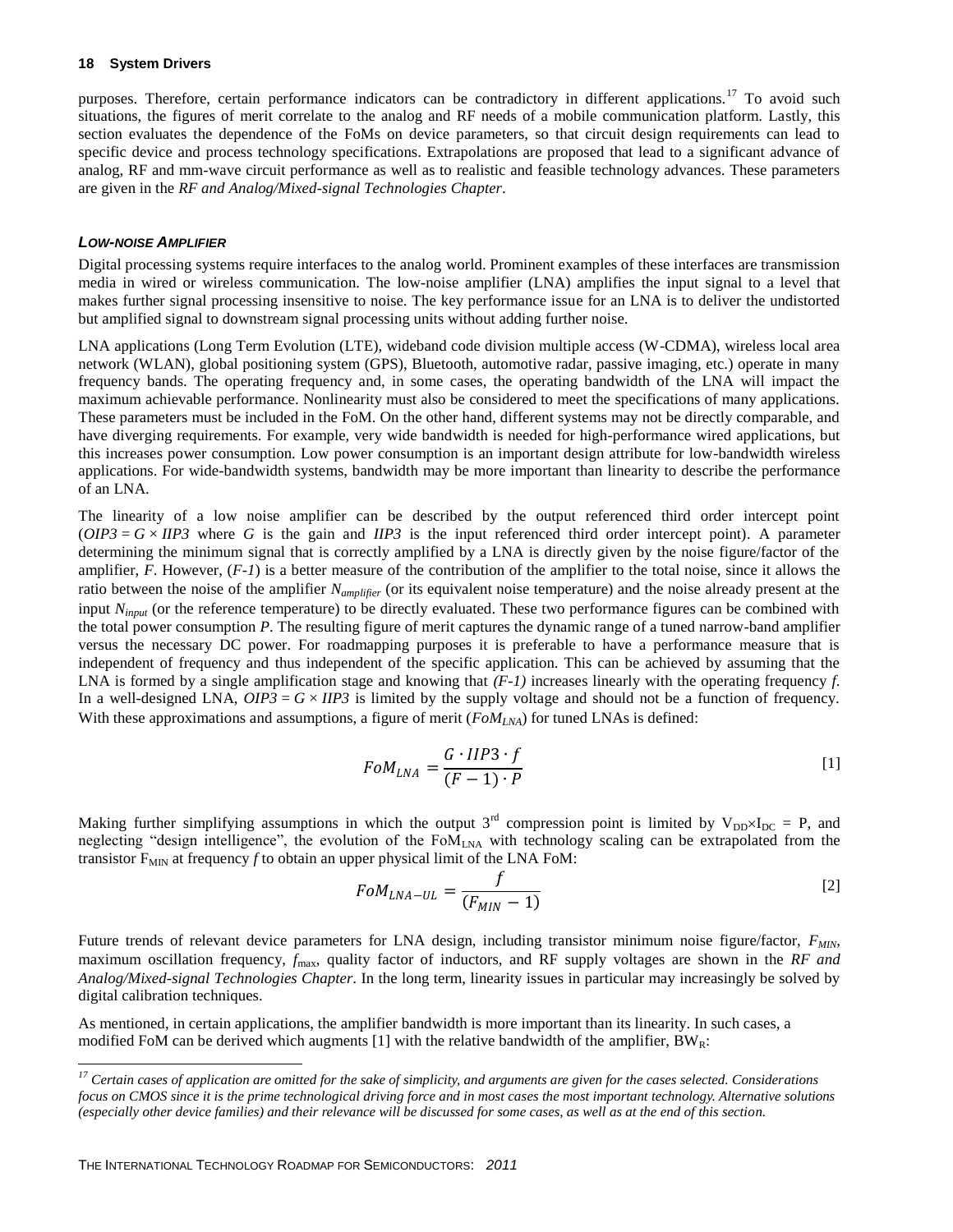$$
FoM_{LNA-pi} = \frac{G \cdot IIP3 \cdot f \cdot BW_R}{(F-1) \cdot P} \tag{3}
$$

Here, the worst-case noise figure measured over the amplifier bandwidth must be included. In passive imaging LNAs, the linearity figure of merit is irrelevant and can be removed altogether.

Finally, in optical communication systems and in would-be future optical chip-to-chip interconnect links, a low noise broadband transimpedance amplifier, or TIA, plays the same role as the tuned LNA does in wireless systems. The performance metrics of the TIA are the transimpedance gain, *Z* [Ohm], power consumption, *P* [mW], the maximum bit rate,  $R_B$  [Gb/s], which replaces f in [1], the maximum input current for nominal error-rate operation,  $I_{MAX}$  [mA], and the rms input referred noise current,  $i^{rms}$ <sub>n</sub>[uA]:

$$
FoM_{TIA} = \frac{Z \cdot I_{MAX} \cdot R_B}{i^{rms}{}_n \cdot P} \tag{4}
$$

As in the case of tuned LNAs, for roadmapping purposes, the input equivalent noise current can be linked to the minimum noise figure of the transistor, *IMAX* is limited by the supply voltage and by the transistor breakdown voltage, while the product between transimpedance gain and data rate scales with the cutoff frequency, *fT*.

#### *VOLTAGE-CONTROLLED OSCILLATOR*

The voltage-controlled oscillator (VCO) is the key part of a phase-locked loop (PLL), which synchronizes communication between an integrated circuit and the outside world in high-bandwidth and/or high-frequency applications. The key design objectives for VCOs are first to minimize the phase noise (or, equivalently, timing jitter of the generated waveform) and second to minimize the power consumption that achieves the minimum phase noise requirement. From these parameters a figure of merit ( $FoM_{VCO}$ ), measured in  $W^{-1}$ , is defined:

$$
FoM_{VCO} = \left(\frac{f_0}{\Delta f}\right)^2 \frac{1}{L\{\Delta f\} \cdot P} \tag{5}
$$

Here,  $f_0$  is the oscillation frequency,  $L\{\Delta f\}$  is the phase noise power spectral density in a 1Hz band measured at a frequency offset  $\Delta f$  from  $f_0$  and taken relative to the carrier power, and *P* represents the power consumption of the VCO core. Fo $M_{VCO}$  is also often expressed in dB relative to 1mW.

All the measurements must be carried out at room temperature  $(25 \degree C)$  for an accurate VCO performance comparison. Because  $FoM_{VCO}$  peaks usually at much lower current density than that at which the minimum phase noise is reached, the FoM must be calculated at the current density where the best VCO phase noise is measured.

This definition recognizes that, in a given transistor technology and at a specified frequency offset,  $\Delta f$ , the phase noise and the output power of the VCO decrease with the square of the frequency. The definition also neglects the tuning range of the VCO since the necessary tuning range strongly depends on the application. In this tuning range, *FoMVCO* should be evaluated at the frequency where phase noise is maximal.

Phase noise is mainly determined by the amplitude of the oscillation, the quality factor of the LC tank, the noise of the active and passive components in the VCO, and, close to the carrier frequency, by the *1/f* noise of the active components of the VCO. FoM<sub>VCO</sub> is roughly proportional to the maximum allowed voltage swing of the active elements in the VCO, inversely proportional to  $V_{dd}$  and proportional to the square of the quality factor of the LC tank. The value of the chosen bias current density is a compromise between minimizing the contribution of *1/f* noise, noise figure, and keeping the amplitude of the oscillation sufficiently high. In this way,  $FOM_{VCO}$  is linked to technology development, primarily through *fMAX*, breakdown voltage and minimum noise figure.

As frequency is increased, layout parasitics are more predominant, and achieving wide VCO tuning range becomes more challenging. The  $FoM_{VCO-T}$  [W<sup>-1</sup>] is defined to normalize the VCO performance to carrier frequency, carrier offset, DC power, and frequency tuning range:  $\overline{2}$ 

$$
FoM_{VCO-T} = \left(\frac{f_0}{\Delta f}\right)^2 \left(\frac{FTR}{10}\right)^2 \frac{1}{L{\{\Delta f\} \cdot P}}
$$
 [6]

Here, *FTR* [in percentage points] is the normalized VCO frequency tuning range, and is equal to  $200(F_{max}$  $F_{min}/(F_{max}+F_{min})$ .  $F_{max}$  and  $F_{min}$  are the maximum and minimum VCO oscillation frequencies. As with the previous FoM,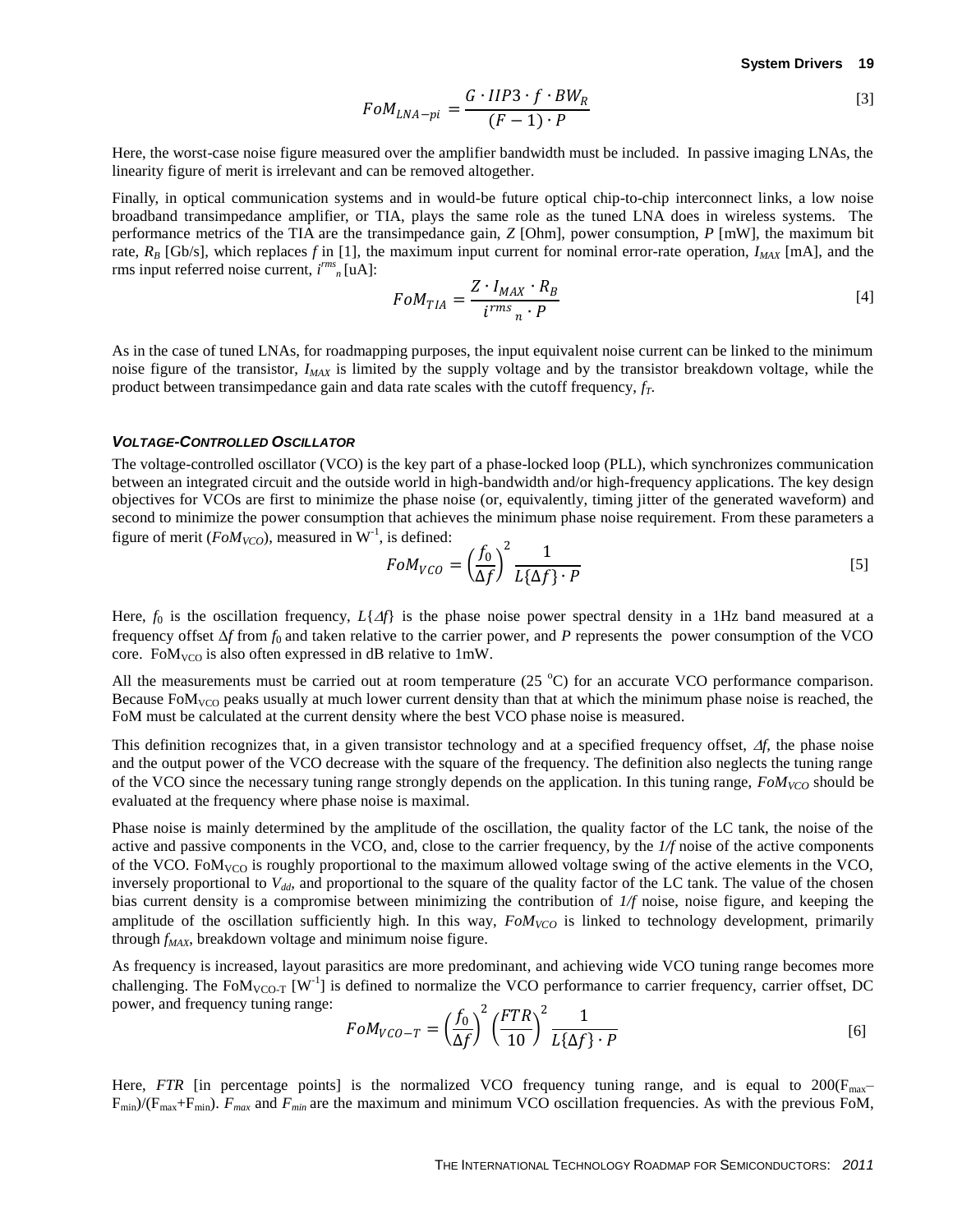the measurements must be carried out at room temperature ( $25^{\circ}$ C), and the FoM must be calculated at the current density where the best VCO phase noise is measured. The  $F_0M_{VCO-T}$  is derived from the expanded Leeson's model and was introduced in [1]. It takes into account the phase noise degradation due to the VCO gain, and it is normalized to a 10% frequency tuning range which is usually required for RF systems.  $FoM_{VCO-T}$  is also often expressed in dB relative to 1mW, and as the VCO performance is increased the  $F^{M}$ <sub>VCO-T</sub>, which is a positive number, increases.

It should be noted that, in mm-wave VCOs, the output power, *Pout*, is often added to the numerator to reflect the difficulty of generating power at frequencies approaching the *fMAX* of the transistor technology. This is particularly important for automotive radar applications. A third VCO FoM is employed in these situations:

$$
FoM_{VCO-PA} = \left(\frac{f_0}{\Delta f}\right)^2 \frac{P_{OUT}}{L{\{\Delta f\} \cdot P}}
$$

As for the previous FoM, the measurements must be carried out at room temperature  $(25 \degree C)$ , and the FoM must be calculated at the current density where the best VCO phase noise is measured. CMOS cross-coupled VCOs tend to score better with  $F \circ M_{VCO}$  while Colpitts, bipolar VCOs rank highest with  $F \circ M_{VCO-PA}$ .

In addition to technology scaling-related trends, a further design-related trend towards digitally-controlled oscillators or digital PLLs is observed. Such VCOs have better flexibility and cost structure; hence, they are preferred especially in regimes where different radios are integrated onto a single chip.

Figure SYSD12 shows the evolution of FoM<sub>VCO-T</sub> (in dB) for mm-wave VCOs integrated in CMOS technologies ranging from the 130 to the 45-nm node. The overall trend versus frequency is negative, with a slope of slightly higher than 20 dB per octave. This reflects one of the challenges with mm-wave VCO design which is to achieve good tuning range. The negative trend may also reflect the lack of data in 45-nm CMOS. There is no clear technological advantage between 45 nm and 130-nm CMOS for the  $F^{OM}_{VCO-T}$ .



*Figure SYSD12 VCO Performance for Mm-Wave Circuits*

#### <span id="page-21-0"></span>*POWER AMPLIFIER*

Power amplifiers (PAs) are key components in the transmission path of wired or wireless communication systems. They deliver the transmission power required for transmitting information off-chip with high linearity to minimize adjacent channel power. For battery-operated applications in particular, minimum DC power at a given output power is required.

CMOS PAs, due to technological issues such as low breakdown voltage and low-Q passives, are restricted to applications where relatively small transmit power is needed. For discrete PAs with higher transmit power (maybe integrated within a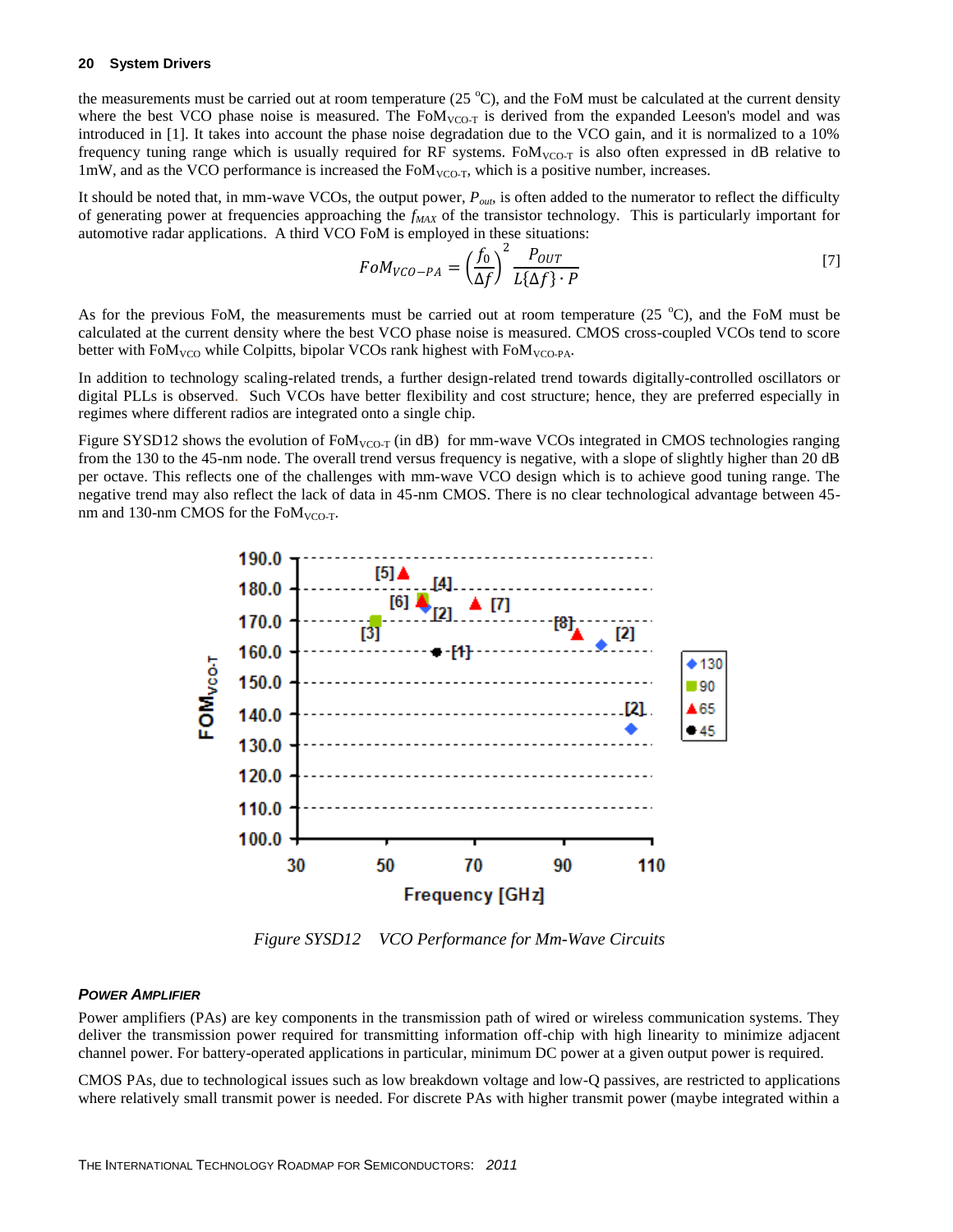SIP), other technologies like bipolar or compound semiconductor technologies have advantages (*RF and Analog/Mixed-Signal Technologies Chapter*).

To establish a performance figure of merit, several key parameters must be taken into account. These include saturated output power, *Pout*, power gain, *G*, carrier frequency, *f*, linearity (in terms of the 1-dB output compression point, OP1dB), and power-added-efficiency (*PAE*). Unfortunately, linearity strongly depends on the operating class of the amplifiers, making it difficult to compare amplifiers of different classes. In addition, linearity issues in the future may increasingly be solved by digital calibration techniques and fully digital PAs. To remain independent of the design approach and the specifications of different applications, this parameter is omitted in the figure of merit. To compensate for the 20 dB/decade roll-off of the PA's transistor RF-gain, a factor of  $f^2$  is included into the figure of merit. This results in:

$$
FoM_{PA} = P_{OUT} \cdot G \cdot PAE \cdot f^2 \tag{8}
$$

Finally, restricting to the simplest saturated PA architecture with highest efficiency (class B or F) and making further simplifications where a 50% PAE is assumed for CMOS and SiGe PAs, enables correlation between the FoM and device parameters such as the peak  $f<sub>T</sub>$  current density or  $I<sub>ON</sub>/2$ , where the maximum saturated power is typically obtained for a SiGe HBT or MOSFETs, respectively, the device breakdown voltage, and *f*max.

$$
FoM_{PA\_HBT} = \frac{J_{pfT}}{2} \min{\{\Psi_{DD}, \frac{BV_{CEO}}{2}\}} \cdot \min{\{\text{MSG}, \frac{f_{MAX}^2}{f^2}\}} \cdot 0.5 \cdot f^2
$$
\n<sup>(9)</sup>

$$
FoM_{PA\_MOS} = \frac{I_{ON}}{4} \min{\{\Psi_{DD}, \frac{BV_{GD}}{2}\}} \cdot \min{\{\text{MSG}, \frac{f_{MAX}^2}{f^2}\}} \cdot 0.5 \cdot f^2
$$
 [10]

This figure of merit is in  $[GHz^2W/mm]$ . Another important technology parameter is the quality factor of the passive matching elements, assumed infinite in [9] and [10] above. From the scaled device parameters for future technology generations (see the *Power Amplifier Tables in RF and Analog/Mixed-signal Technologies Chapter*), we can predict future PA FoM values. FoMs of best-in-class CMOS PAs have increased in recent years, strongly correlated with progress in active and passive device parameters and with the introduction of digitally-enhanced CMOS PAs (digital PAs) operated in saturated power mode. However, most commercial PAs in cellular phones and WLAN applications, and practically all mm-wave PAs, continue to be fabricated in SiGe HBT and III-V technologies.

#### *ANALOG-TO-DIGITAL CONVERTER*

Digital processing systems have interfaces to the analog world—audio and video interfaces, interfaces to magnetic and optical storage media, and interfaces to wired or wireless transmission media. The analog world meets digital processing at the analog-to-digital converter (ADC), where continuous-time and continuous-amplitude analog signals are converted to discrete-time (sampled) and discrete-amplitude (quantized). The ADC is therefore a useful vehicle for identifying advantages and limitations of future technologies with respect to system integration. It is also the most prominent and widely used mixed-signal circuit in today's integrated mixed-signal circuit design.

The main specification parameters of an ADC relate to sampling and quantization. The resolution of the converter, i.e., the number of quantization levels, is  $2^n$  where *n* is the "number of bits" of the converter. This parameter also defines the maximum signal to noise level  $SNR = n \cdot 6.02 + 1.76$  [*dB*]. The sampling rate of the converter, i.e., the number of *n*-wide samples quantized per unit time, is related to the bandwidth that needs to be converted and to the power consumption required for reaching these performance points. The Shannon/Nyquist criterion states that a signal can be reconstructed whenever the sample rate exceeds twice the converted bandwidth:  $f_{\text{sample}} > 2 \times BW$ .

To yield insight into the potential of future technology generations, the ADC FoM should combine dynamic range, sample rate  $f_{\text{sample}}$  and power consumption *P*. However, these nominal parameters do not give accurate insight into the effective performance of the converter; a better basis is the effective performance extracted from measured data. Dynamic range is extracted from low frequency signal-to-noise-and-distortion (SINAD<sub>0</sub>) measurement minus quantization error (both values in dB). From  $SIMAD_0$  an "effective number of bits" can be derived as  $ENOB_0 = (SIMAD_0 - 1.76)/6.02$ . Then, the sample rate may be replaced by twice the effective resolution bandwidth  $(2 \times ERBW)$  if it has a lower value, to establish a link with the Nyquist criterion: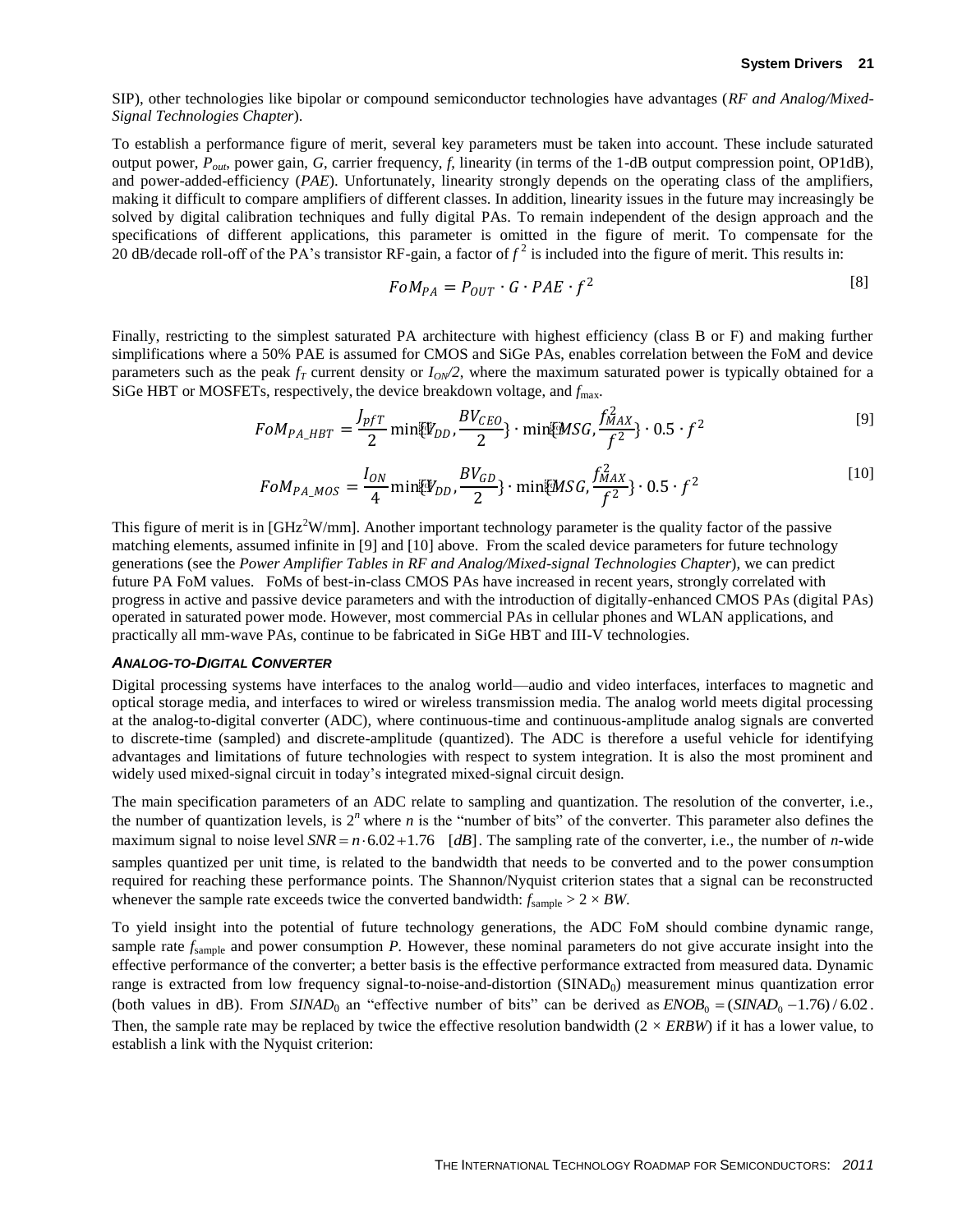$$
FoM_{ADC} = \frac{2^{ENOB_0} \cdot \min\{f_{sample} \ (2 \cdot ERBW)\}}{P}
$$
 [11]

For ADCs, the relationship between FoM and technology parameters is strongly dependent on the particular converter architecture and circuits used. The complexity and diversity of ADC designs makes it nearly impossible to come up with a direct relationship, as was possible for the basic RF circuits. Nevertheless, some general considerations regarding the parameters in the FoM are proposed;<sup>18</sup> in some cases, it is possible to determine performance requirements of the design from the performance requirements of a critical subcircuit. The device parameters are relevant for the different ADC designs (refer to the data in the *RF and Analog/Mixed-Signal Technologies Chapter*). The trend in recent years shows that the ADC FoM improves by approximately a factor of 2 every three years. Taking increasing design intelligence into account, these past improvements are in good agreement with improvements in analog device parameters. 2011 best-inclass ADCs were approximately 2100 [giga-conversion-steps per second and watt] for stand-alone CMOS/bipolar CMOS (BiCMOS), and approximately 800 [giga-conversion-steps per second and watt] for embedded CMOS. Major advances in design are needed to maintain performance increases for ADCs in the face of decreased voltage signal swings and supplies. In the long run, fundamental physical limitations (thermal noise) may block further improvement of the ADC FoM.

### *SERIALIZER-DESERIALIZER*

The serializer-deserializer (SerDes) is a key component in wire line and fiber optic communication systems which are increasingly implemented in CMOS. It includes an N:P multiplexer, a P:N demultiplexer (where  $N > P$  and P is typically 1 or 4), a (clock and data recovery circuit) CDR and a (clock multiplication unit) CMU. The highest serial data rates in single-chip serializers or deserializers have reached 56 Gbs while multi-chip or parallel-lane solutions exceed 100 Gbs. A trend towards integrating multi-bit high-speed DACs in the output section of serializers, to allow for higher-order modulation formats such as 16 QAM, has become apparent in recent years. A figure of merit FoM<sub>SerDes</sub> [Gbs/mW] can be defined for this family of circuits by recognizing that the key performance goals are to maximize the data rate, *RB*, while reducing power consumption for a given Mux-DeMux ratio.

$$
FoM_{SerDes} = \frac{R_B \cdot MuxDeMux_{ratio}}{P}
$$
 [12]

The key device parameters are seen to be  $f_T$  (typically a device technology with  $f_T \geq 3 \times R_B$  is required), the peak  $f_T$  current density (lower is better), intrinsic slew rate *SLi* and the CML delay. From the predicted evolution of device parameters for future technology generations (see the SerDes Tables in the *RF and Analog/Mixed-signal Technologies Chapter*), we can deduce future FoM<sub>SerDes</sub> values.

### *MIXED-SIGNAL EVOLUTION*

*Cost estimation—*Evolution of the mixed-signal driver, including its scope of application, is completely determined by the interplay between cost and performance. Together, cost and performance determine the sufficiency of given technology trends relative to existing applications, as well as the potential of given technologies to enable and address entirely new applications. Unlike high-volume digital products where cost is mostly determined by chip area, in mixed-signal designs area is only one of several cost factors. The area of analog circuits in an SOC is typically in the range of 5–30%; economic forces to reduce mixed-signal area are therefore not as strong as for logic or memory. However, this is likely to change during the next 5-10 years with multi-radio and phased array integration on a single die. Related considerations include the following.

- Analog area can sometimes be reduced by shifting the partitioning of a system between analog and digital parts (for example, auto-calibration of ADCs, linearity tuning of PAs, digital PAs).
- Process complexity is increased by introducing high-performance analog devices, so that solutions can have less area but greater total cost.
- Technology choices can impact design cost by introducing greater risk of multiple hardware passes (tapeout iterations).
- Manufacturing cost can also be impacted via parametric yield sensitivities.

l *<sup>18</sup> R. Brederlow, S. Donnay, J. Sauerer, M. Vertregt, P. Wambacq and W. Weber, "A Mixed-signal Design Roadmap for the International Technology Roadmap for Semiconductors (ITRS)," IEEE Design and Test, December 2001.*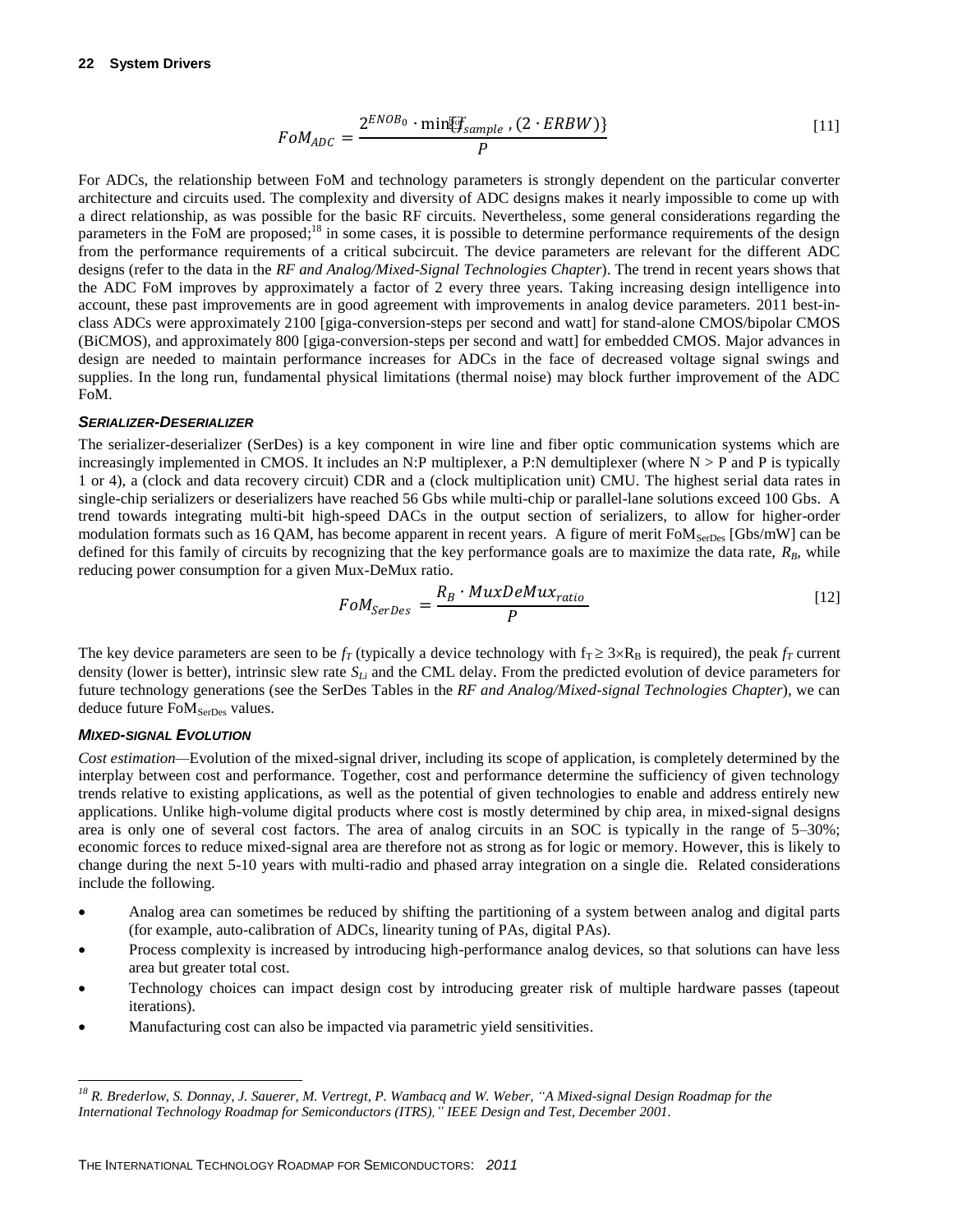- Test cost can dominate the production cost at mm-wave frequencies. Implementing self-test in such applications can have the most dramatic impact on reducing the overall production cost.
- A SIP solution with multiple die (e.g., large, low-cost digital and small, high-performance analog) can be cheaper than a single SOC solution.

Such considerations make cost estimation very difficult for mixed-signal designs. It is possible to quantify mixed-signal cost by first restricting our attention to high-performance applications, since these also drive technology demands. Next, note that RF and analog features are embodied as high-performance passives or analog transistors, and that area can be taken as a proxy for cost.<sup>19</sup> Since scaling of transistors is driven by the need to improve density of the digital parts of a system, analog transistors can simply follow, thus rendering it unnecessary to specifically address their layout density. At the same time, total area in most current AMS designs is determined by embedded passives; their area consumption dominates the cost of the mixed-signal part of a system. Therefore, the tables in the *Wireless Chapter* set a roadmap of layout density for on-chip passive devices that is necessary to improve the cost/performance ratio of high-performance mixed-signal designs. In parallel, serious efforts are on-going to alter system architectures in a direction where passives are replaced by digital circuitry.

*Estimation of technology sufficiency—*Figure SYSD13 shows ADC requirements for recent applications in terms of a power/performance relationship. Under conditions of constant performance (resolution  $\times$  bandwidth), a constant power consumption is represented by a straight line with slope –1. Increasing performance—which is achievable with better technology or circuit design—is equivalent to a shift of the power consumption lines towards the upper right. The data show a technological "barrier-line" moving with an order of magnitude per ten years for ADCs for a power consumption of 1W. Most of today's ADC technologies (silicon, SiGe, and III-V compound semiconductor technologies and their hybrids) lie below the 1W barrier-line, and though near-term solutions for moving the barrier-line more rapidly are unknown, the 2010 position (2.13 GHz/mW) of the barrier enables emerging high data-rate communication fields with acceptable dissipation in the conversion function.

While the rate of improvement in ADC performance has been adequate for handset applications, this is clearly not the case for applications such as digital linearization of GSM base stations, or handheld/mobile high data rate digital video applications. For example, a multi-carrier GSM base station with a typical setup of 32 carriers requires over 80 dB of dynamic range. Implementing digital linearization in such a base station with a 25 MHz transmitter band requires ADCs that have sampling rates of 300 MHz and 14 bits of resolution at a power consumption of less than 1W. For applications that need high-performance PAs, often a SIP solution with SiGe heterojunction bipolar transistors (HBTs) and III-V devices for the PA and CMOS for the other parts of the analog front-end are the best choice.

*Enabling new applications—*For a given product, the usual strategy to increase unit shipments is to reduce cost while increasing product performance. However, this is not the only driver for the semiconductor business, especially for products that include mixed-signal parts. Rather, improving technology and design performance enables *new* applications (comparable to the realization of the mobile handset in recent years), thus pushing the semiconductor industry into new markets. Analysis of mixed-signal designs as in Figure SYSD13 can also be used to estimate design needs and design feasibility for future applications and new markets. We see that increasing performance is equivalent to the ability to develop new products that need higher performance or lower power consumption than is available in today's technologies. Alternatively, when specifications of a new product are known, one can estimate the technology needed to fulfill these specifications, and/ or the timeframe in which the semiconductor industry will be able to build that product with acceptable cost and performance. In this way, the FoM concept can be used to evaluate the feasibility and the market of potential new mixed-signal products. The ability to build high performance mixed-signal circuitry at low cost and at increasingly higher frequency and/or data rates will continuously drive the semiconductor industry into such new products and markets.

 $\overline{a}$ 

*<sup>19</sup> In analog designs, power consumption is often proportional to area—and since power is included in all four figures of merit, area and cost criteria are considered. Nonetheless, area requirements should be stated explicitly in a roadmap.*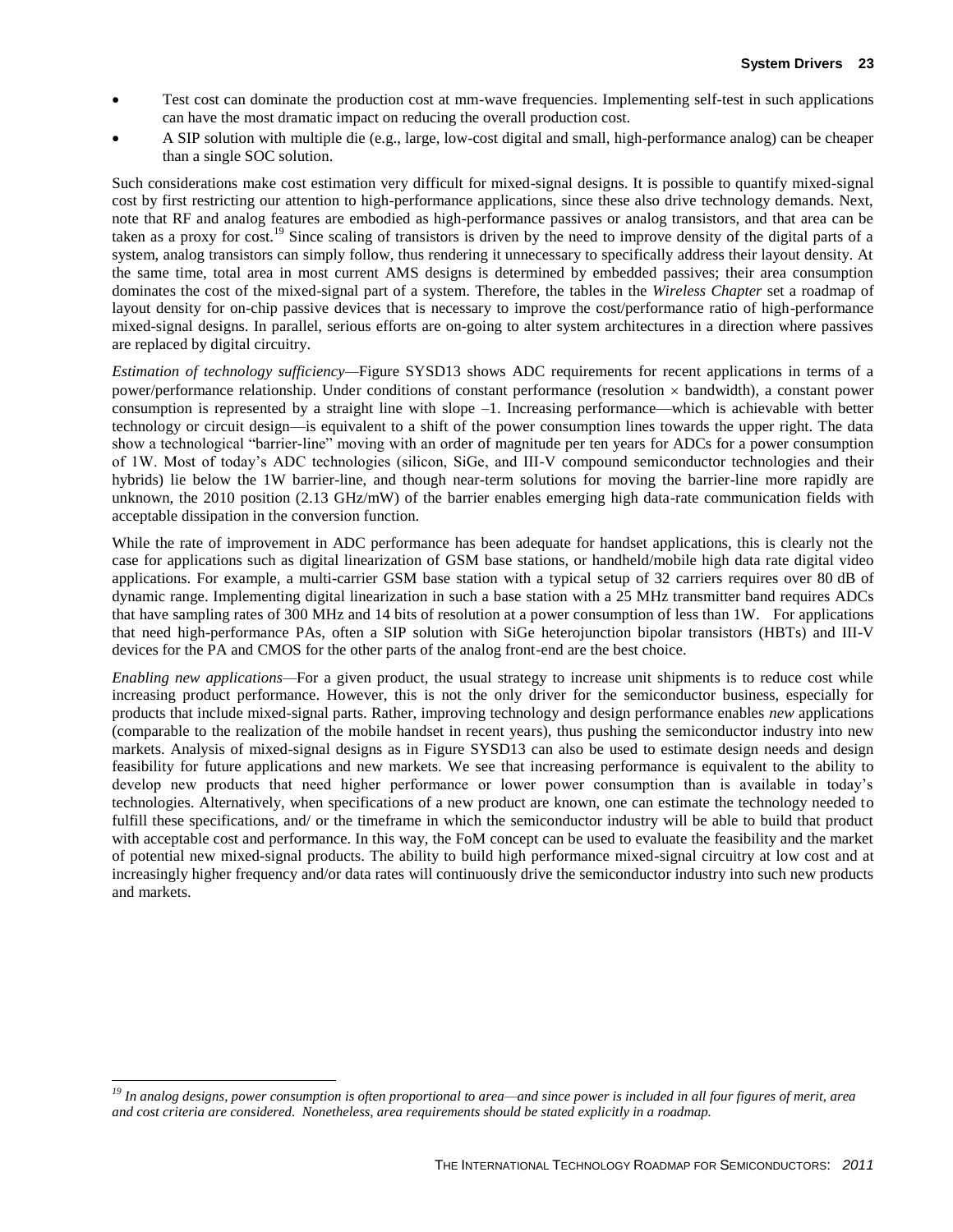

*Figure SYSD13 Recent ADC Performance Needs for Important Product Classes*

## <span id="page-25-0"></span>*MIXED-SIGNAL CHALLENGES*

It is important to separate mm-wave and, to a less extent, RF design from analog design. Millimeter-wave systems have greatly benefited from CMOS, BiCMOS and III-V device scaling. By designing in the current rather than in the voltage domain, and by biasing MOSFETs at relatively large current densities of  $0.2$ -0.4 mA/ $\mu$ m or higher, RF and mm-wave circuits and systems in nanoscale CMOS can be made relatively robust to threshold voltage variation and leakage while taking advantage of higher transistor  $f_T$ ,  $f_{MAX}$  and lower noise figure.

For most of today's mixed-signal designs operating below 3 GHz, for all PAs—and particularly in classical analog design—the processed signal is represented by a voltage difference, so that the supply voltage determines the maximum signal. Decreasing supplies, a consequence of constant-field scaling, imply a decrease of the maximum achievable signal level. This has a strong impact on mixed-signal product development for SOC solutions. Improvements in simulation accuracy for parametric behavior do not scale with the rate at which lithographic complexity increases in the most advanced CMOS process nodes. Therefore, fixed layout rules are needed, which limit flexibility and potential reuse. Even though first-pass success of analog, RF and mm-wave designs is increasing due to better simulation tools and models, the typical development time for new mixed-signal parts is still longer than for digital and memory parts. If not areaconstrained, an ideal design process would reuse existing mixed-signal designs and adjust parameters to meet interface specifications between a given SOC and the outside world; however, such reuse sometimes depends on a second type of MOSFET that does not scale its maximum operating voltage and has a similar or better electrical behavior. This challenge has led to the specification in the *PIDS Chapter* of a mixed-signal CMOS transistor that uses a higher analog supply voltage and improves across multiple digital technology generations. Even with such a device, it is time-consuming to scale an analog block to a new technology node due to the lack of any efficient methodology for parametric verification. Furthermore, such a scaling approach minimizes cost benefits from analog scaling, and is therefore undesirable for designs with larger amounts of analog content. In such cases, complete redesigns even including architectural changes are still common. In summary, voltage reduction and development time of analog circuit blocks are still major obstacles to low-cost and efficient scaling of mixed-signal functions. The most daunting mixed-signal challenges are:

- *Decreasing supply voltage*, with needs including current-mode circuits, charge pumps for voltage enhancement, and thorough optimization of voltage levels in standard-cell circuits (*PIDS*, *Design*);
- *Increasingly overwhelming layout parasitics in nanoscale CMOS* which render schematic level design useless before layout extraction (*Modeling and Simulation*, *Design*);
- *Increasing relative parametric variations*, with needs including active mismatch compensation, and tradeoffs of speed versus resolution in product definition (*PIDS*, *FEP*, *Lithography*, *Design*);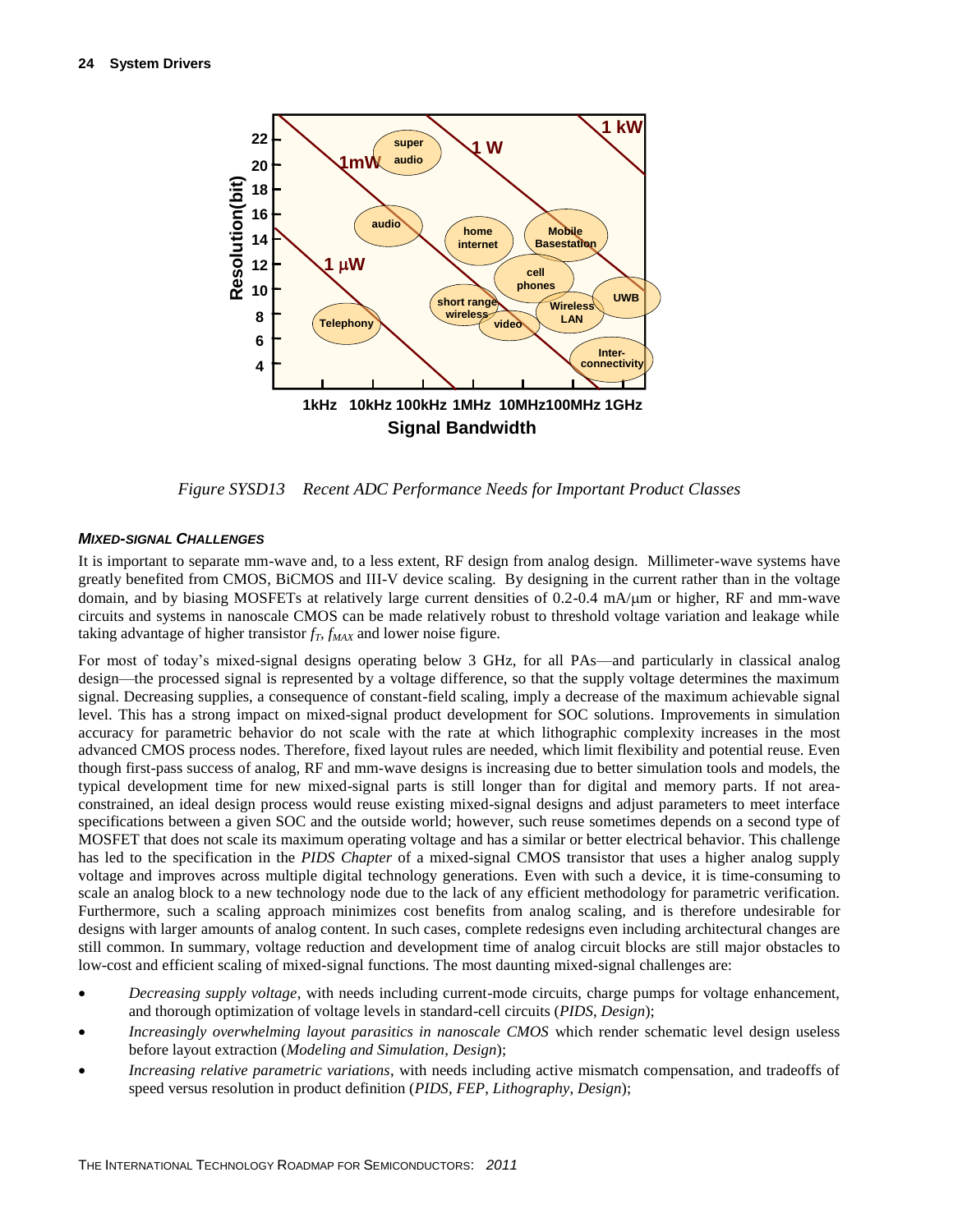- *Increasing numbers of analog transistors per chip*, with needs including faster processing speed, more accurate compact models, and improved convergence of mixed-signal simulation tools (*Modeling and Simulation*, *Design*);
- *Increasing processing speed (carrier or clock frequencies)*, with needs including more accurate modeling of devices, inductive effects in the immediate metalization on top of the device, and interconnects, as well as test capability and package- and system-level integration (*Test*, *Assembly and Packaging*, *Modeling and Simulation*);
- *Increasing crosstalk* arising from SOC integration, with needs including more accurate modeling of parasitics, fully differential design for RF and mm-wave circuits, as well as technology measures outlined in the *PIDS Chapter* (*PIDS*, *Modeling and Simulation*, *Design*);
- *Shortage of design skills and productivity* arising from lack of training and poor automation, with needs including education and basic design tools research (*Design*); and
- *Lack of reuse-oriented parametric regression suites for analog verification*.

# <span id="page-26-0"></span>**EMBEDDED MEMORY DRIVER**

SOC designs contain an increasing number and variety of embedded RAM, read-only memory (ROM), and register file memories. Interconnect and I/O bandwidths, design productivity, and system power limits all point to a continuing trend toward higher levels of memory integration in microelectronic systems. Driving applications for embedded memory technology include code storage in reconfigurable applications (such as automotive), data storage in smart or memory cards, and the high memory content and high performance logic found in gaming or mass storage systems.

The balance between logic and memory content reflects overall system cost, power and I/O constraints, hardwaresoftware organization, and overall system and memory hierarchy. With respect to cost, the device performance and added mask levels of monolithic logic-memory integration must be balanced against chip-laminate-chip or other system-inpackage integration alternatives. Levels of logic-memory integration will also reflect tradeoffs in hardware-software partitioning (for example, software is more flexible, but must be booted and consumes more area) as well as code-data balance (software must be available to fill code memory, and both non-volatility and applications must be present for data memory). I/O pin count and signaling speeds determine how system organization trades off bandwidth versus storage, e.g., (1) memory access can be made faster at the cost of peripheral overhead by organizing memory in higher or lower bank groups; and (2) access speed also depends on how pin count and circuit complexity are balanced between highspeed, low pin count connections versus higher pin count, lower-speed connections.

Memory hierarchy is crucial in matching processor speed requirements to memory access capabilities. This fact is well known in the traditional processor architecture domain and has led to the introduction of several layers of hardwarecontrolled caches between "main" memory and foreground memory (e.g., register files) in the processor core. At each layer, typically one physical cache memory is present. However, the choice of hierarchy also has strong implications for power. Conventional architectures increase performance largely at the cost of energy-inefficient control overheads such as prediction/history mechanisms and extra buffers that are included around highly associative caches. From the system point of view, the embedded multimedia and communication applications that are dominant on portable devices can profit more from software-controlled and distributed memory hierarchies. Different layers of the memory hierarchy also require highly different access modes and internal partitionings. The use of page/burst/interleaving modes and the physical partitioning in banks, subarrays, and divided word/bitlines must in general be optimized per layer. Increasingly dominant leakage power constraints also lead to more heterogeneous memory hierarchies.

Scaling presents a number of challenges to embedded memory fabrics. At the circuit level, amplifier sense margins for static random-access memory (SRAM), and decreased I<sub>on</sub> drive currents for DRAM, are two clear challenges. Smaller feature sizes imply greater impact of variability, e.g., with fewer dopants per device. With larger numbers of devices integrated into a single product, variability leads to greater parametric yield loss with respect to both noise margins and leakage power (there is an exponential dependence of leakage current on  $V_{th}$ ). Future circuit topologies and design methodologies will need to address these issues. Error-tolerance is another challenge that becomes severe with process scaling and aggressive layout densities. Embedded memory soft-error rate (SER) increases with diminishing feature sizes, and affects both embedded SRAM and embedded DRAM, as discussed in the *Design Chapter*. Moving bits in nonvolatile memory may also suffer upsets. Particularly for highly reliable applications such as in the automotive sector, error correction is a requirement going forward, and will entail tradeoffs of yield and reliability against access time, power, and process integration. Finally, cost-effective manufacturing test and built-in self-test, for both large and heterogeneous memory arrays, is a critical requirement in the SOC context.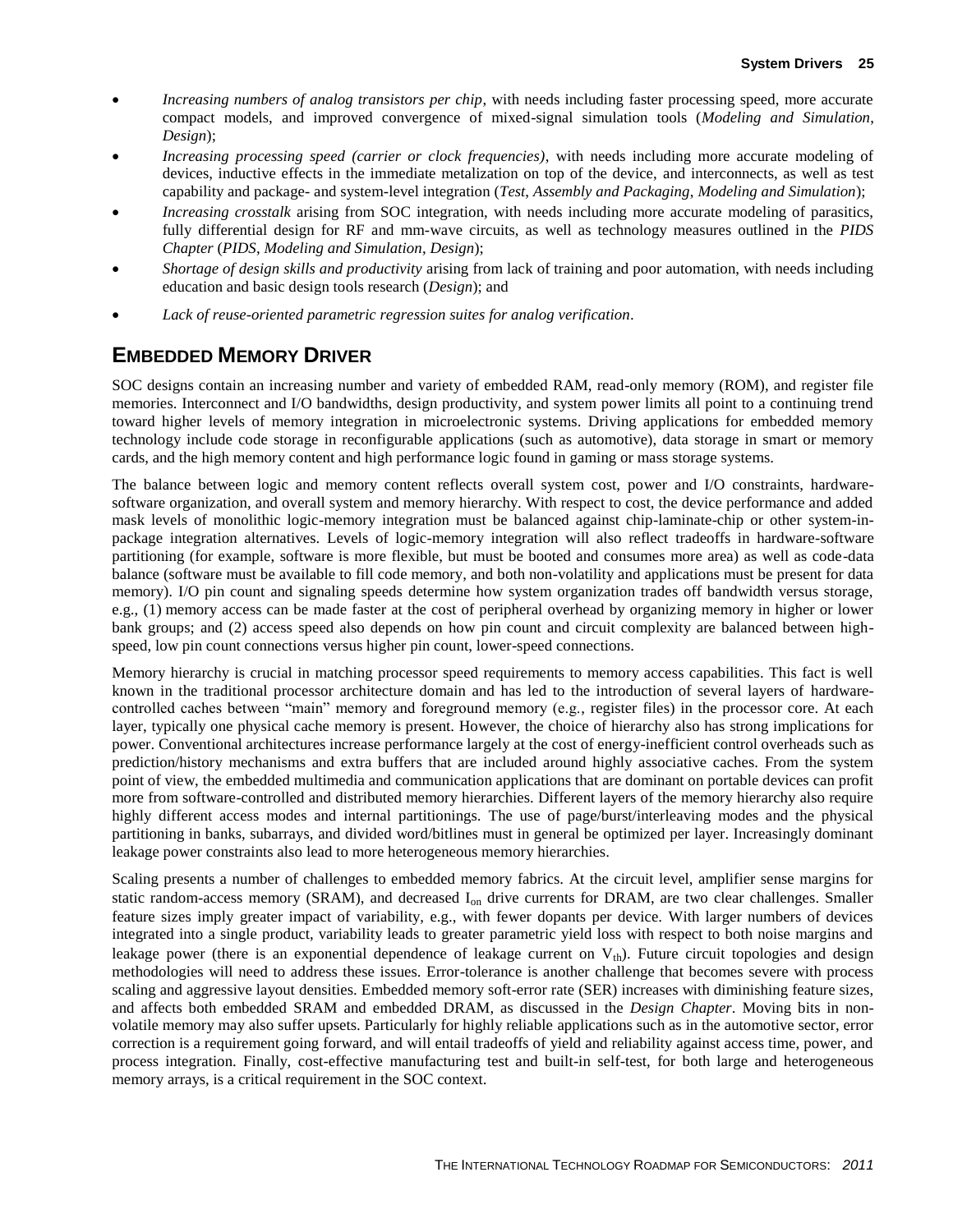Memory cell size and performance, due to high multiplicities of instantiation, have very direct impact on cost and performance. Thus, the amount of engineering work spent for optimization is much higher compared to all other basic circuits discussed here. *Tables SYSD3a and SYSD3b* give technology requirements for the three currently dominant types of embedded memory: CMOS embedded SRAM, embedded non-volatile memory (NVM), and embedded DRAM. Those parameters arise from the balance of circuit design consideration and technology boundary conditions given by the logic requirements tables in the *PIDS Chapter*. Aggressive scaling of CMOS SRAM continues due to high-performance and low-power drivers, which require scaling of read cycle time by  $0.7\times$  per generation. Voltage scaling involves multiple considerations, such as the relationship between retention time and read operating voltage, or the impact of supply and threshold voltage scaling on PMOS device requirements starting at 45 nm. More nascent ferroelectric RAM, magnetoresistive RAM, and phase-change memory technologies are discussed in the *Emerging Research Devices Chapter*.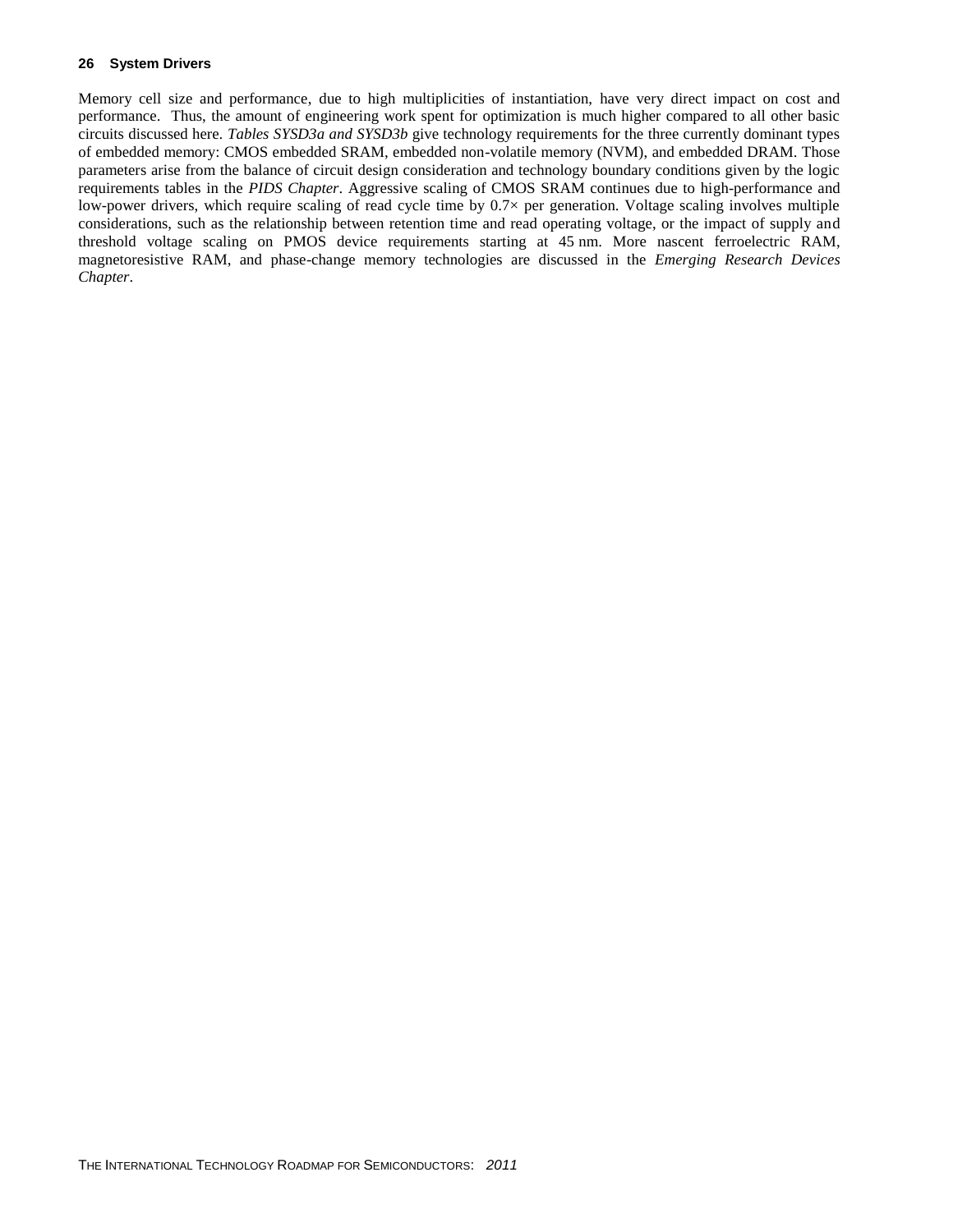<span id="page-28-0"></span>

| Year of Production                                                                                         | 2007                    | 2008                    | 2009              | 2010                | 2013           |
|------------------------------------------------------------------------------------------------------------|-------------------------|-------------------------|-------------------|---------------------|----------------|
| DRAM $\frac{1}{2}$ Pitch (nm)                                                                              | 65                      | 55                      | 50                | 45                  | 35             |
| CMOS SRAM High-performance, low standby power (HP/LSTP)<br>DRAM $\frac{1}{2}$ pitch (nm), Feature Size - F | 65                      | 65                      | 65                | 45                  | 35             |
| 6T bit cell size $(F^2)$ [1]                                                                               | 140F <sup>2</sup>       | 140F <sup>2</sup>       | 140F <sup>2</sup> | 140F <sup>2</sup>   | 140 $F^2$      |
| Array efficiency [2]                                                                                       | 0.7                     | 0.7                     | 0.7               | 0.7                 | 0.7            |
| Process overhead versus standard CMOS - #added mask layers                                                 | $\overline{2}$          | $\overline{2}$          | $\overline{2}$    | $\mathbf{2}$        | $\overline{2}$ |
| Operating voltage $-V_{dd}$ (V) [4]                                                                        | 1.1                     | 1/1.1                   | 1/1.1             | $\mathbf{1}$        | 0.9/1          |
| Static power dissipation (mW/Cell) [5]                                                                     | 3E-4/1E-6               | 3E-4/1E-6               | 3E-4/1E-6         | $5E-4/$<br>$1.2E-6$ | 1E-3/1.5E-6    |
| Dynamic power consumption per cell (mW/MHz) [6]                                                            | 4.5E-7/7E-7             | 4E-7/6.5E-7             | 4E-7/6E-7         | 3E-7/5E-7           | 2.5E-7/4.5E-7  |
| Read cycle time (ns) [7]                                                                                   | 0.3/1.5                 | 0.3/1.5                 | 0.3/1.5           | 0.2/1.2             | 0.15/0.8       |
| Write cycle time (ns) [7]                                                                                  | 0.3/1.5                 | 0.3/1.5                 | 0.3/1.5           | 0.2/1.2             | 0.15/0.8       |
| Percentage of MBU on total SER                                                                             | 16%                     | 16%                     | 16%               | 32%                 | 64%            |
| Soft error rate (FIT/Mb) [8]                                                                               | 1150                    | 1150                    | 1150              | 1200                | 1250           |
| Embedded Non-Volatile Memory (code/data), DRAM 1/2 pitch (nm)                                              | 90                      | 90                      | 90                | 90                  | 65             |
| Cell size $(F^2)$ – NOR FLOTOX [9]                                                                         | 10F <sup>2</sup>        | $10F^2$                 | $10F^2$           | $10F^2$             | $10F^2$        |
| Array efficiency - NOR FLOTOX [10]                                                                         | 0.6                     | 0.6                     | 0.6               | 0.6                 | 0.6            |
| Process overhead versus standard CMOS - #added mask layers [3]                                             | $6 - 8$                 | $6 - 8$                 | $6 - 8$           | $6 - 8$             | $6 - 8$        |
| Read operating voltage (V)                                                                                 | $\overline{2V}$         | $\overline{2V}$         | $\overline{2V}$   | 1.8V                | 1.5V           |
| Write (program/erase) on chip maximum voltage $(V)$ – NOR [11]                                             | 10V                     | 10V                     | 10V               | <b>10V</b>          | <b>10V</b>     |
| Static power dissipation (mW/cell) [5]                                                                     | 1.00E-06                | 1.00E-06                | 1.00E-06          | 1.00E-06            | 1.00E-06       |
| Dynamic power consumption per cell (mW/MHz) [6]                                                            | 6.00E-09                | 6.00E-09                | 6.00E-09          | 6.00E-09            | 4.00E-09       |
| Read cycle time (ns) - NOR FLOTOX [7]                                                                      | 15                      | 15                      | 15                | 15                  | 15             |
| Program time per cell $(\mu s)$ – NOR FLOTOX [12]                                                          | 1.0                     | 1.0                     | 1.0               | 1.0                 | 1.0            |
| Erase time per cell (ms) - NOR FLOTOX [12]                                                                 | 10.0                    | 10.0                    | 10.0              | 10.0                | 10.0           |
| Data retention requirement (years) [12]                                                                    | 10                      | 10                      | 10 <sup>1</sup>   | 10                  | 10             |
| Endurance requirement [12]                                                                                 | 100000                  | 100000                  | 100000            | 100000              | 100000         |
| Embedded DRAM, 1/2 pitch (nm)                                                                              | 90                      | 90                      | 65                | 65                  | 45             |
| 1T1C bit cell size $(F')$ [13]                                                                             | $12 - 30$               | $12 - 30$               | $12 - 30$         | $12 - 30$           | $12 - 30$      |
| Array efficiency [2]                                                                                       | 0.6                     | 0.6                     | 0.6               | 0.6                 | 0.6            |
| Process overhead versus standard CMOS - #added mask layers [3]                                             | $3 - 5$                 | $3 - 5$                 | $3 - 5$           | $3 - 5$             | $3 - 6$        |
| Read operating voltage (V)                                                                                 | $\mathbf{2}$            | $\overline{2}$          | 1.8               | 1.7                 | 1.6            |
| Static power dissipation (mW/Cell) [5]                                                                     | 1.00E-11                | 1.00E-11                | 1.00E-11          | 1.00E-11            | 1.00E-11       |
| Dynamic power consumption per cell (mW/MHz) [6]                                                            | 1.00E-07                | 1.00E-07                | 1.00E-07          | 1.50E-07            | 1.60E-07       |
| DRAM retention time (ms) [12]                                                                              | 10                      | 10                      | 4                 | 4                   | $\mathbf{2}$   |
| Read/Write cycle time (ns) [7]                                                                             | $\overline{\mathbf{3}}$ | $\overline{\mathbf{3}}$ | $\overline{2}$    | $\overline{2}$      | 1.6            |
| Soft error rate (FIT/Mb) [8]                                                                               | 60                      | 60                      | 60                | 60                  | 60             |

# *Table SYSD3a Embedded Memory Requirements—Near-term*

*FIT—failures in time FLOTOX—floating gate tunnel oxide MBU—multiple bit upsets NAND—"not AND" logic operation NOR—"not OR" logic operation*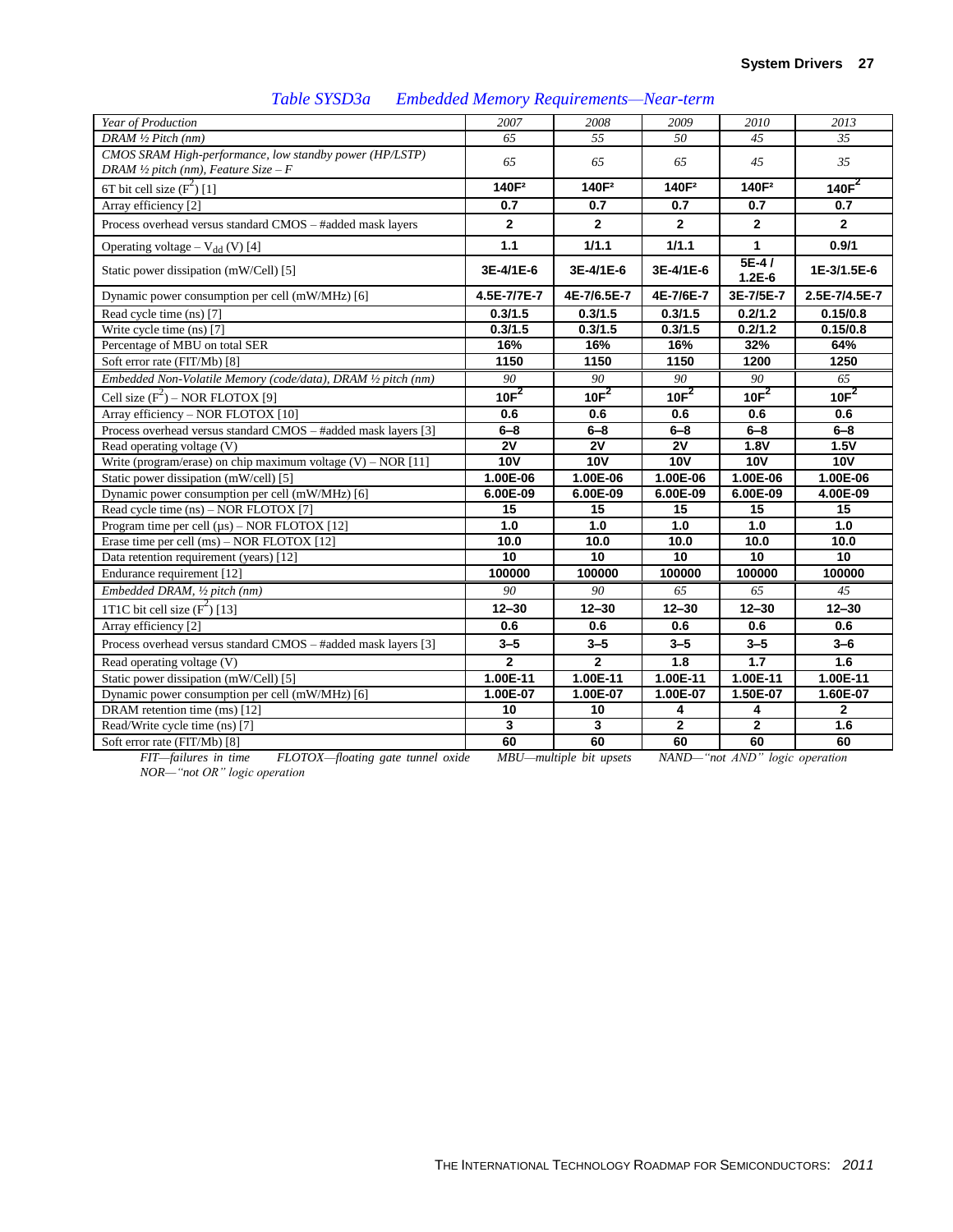<span id="page-29-0"></span>

| Year of Production                                                                                         | 2016             | 2019         | 2022                 | 2024              | 2026                    |
|------------------------------------------------------------------------------------------------------------|------------------|--------------|----------------------|-------------------|-------------------------|
| DRAM $\frac{1}{2}$ Pitch (nm)                                                                              | 25               | 18           | 13                   | 10                |                         |
| CMOS SRAM High-performance, low standby power (HP/LSTP)<br>DRAM $\frac{1}{2}$ pitch (nm), Feature Size - F | 25               | 18           | 13                   | 10                |                         |
| 6T bit cell size $(F^2)$ [1]                                                                               | 140 $F^2$        | $140F^2$     | 140 $\overline{F}^2$ | 140 $F^2$         |                         |
| Array efficiency [2]                                                                                       | 0.7              | 0.7          | 0.7                  | 0.7               |                         |
| Process overhead versus standard CMOS - #added mask layers [3]                                             | $\mathbf{2}$     | $\mathbf{2}$ | $\mathbf{2}$         | $\overline{2}$    | <b>Not</b>              |
| Operating voltage – $V_{dd}$ (V) [4]                                                                       | 0.8/0.9          | 0.7/0.8      | 0.7/0.8              | 0.7/0.8           | currently               |
| Static power dissipation (mW/cell) [5]                                                                     | 2E-3/2E-6        | 3E-3/2.5E-6  | 5E-3/3E-6            | 6E-3/3.5E-6       | projected               |
| Dynamic power consumption per cell (mW/MHz) [6]                                                            | 2E-7/4E-7        | 1.5E-7/3E-7  | 1E-7/2E-7            | $0.5E - 7/1E - 7$ |                         |
| Read cycle time (ns) [7]                                                                                   | 0.1/0.5          | 0.07/0.3     | 0.07/0.3             | 0.07/0.3          |                         |
| Write cycle time (ns) [7]                                                                                  | 0.1/0.5          | 0.07/0.3     | 0.07/0.3             | 0.07/0.3          |                         |
| Percentage of MBU on total SER                                                                             | 100%             | 100%         | 100%                 | 100%              |                         |
| Soft error rate (FIT/Mb) [8]                                                                               | 1300             | 1350         | 1400                 | 1450              |                         |
| Embedded Non-Volatile Memory (code/data), DRAM 1/2 pitch (nm)                                              | 40               | 32           | 32                   | 25                | 20                      |
| Cell size $(F^2)$ – NOR FLOTOX [9]                                                                         | 10F <sup>2</sup> | $10F^2$      | $10F^2$              | 10F <sup>2</sup>  | 10F2                    |
| Array efficiency - NOR FLOTOX [10]                                                                         | 0.6              | 0.6          | 0.6                  | 0.6               | 0.6                     |
| Process overhead versus standard CMOS - #added mask layers [3]                                             | $6 - 8$          | $6 - 8$      | $6 - 8$              | $6 - 8$           | $6 - 8$                 |
| Read operating voltage (V)                                                                                 | 1.3V             | 1.2V         | 1.1V                 | 1.0V              | 1.0V                    |
| Write (program/erase) on chip maximum voltage $(V)$ – NOR [11]                                             | 9V               | 9V           | 9V                   | 9V                | 9                       |
| Static power dissipation (mW/cell) [5]                                                                     | 1.00E-06         | 1.00E-06     | 1.00E-06             | 1.00E-06          | 1.00E-06                |
| Dynamic power consumption per cell (mW/MHz) [6]                                                            | 3.50E-09         | 3.00E-09     | 3.00E-09             | 3.00E-09          | 2.50E-09                |
| Read cycle time (ns) – NOR FLOTOX [7]                                                                      | 12               | 10           | 10                   | 8                 | $\overline{7}$          |
| Program time per cell $(\mu s)$ – NOR FLOTOX [12]                                                          | $\mathbf{1}$     | $\mathbf{1}$ | $\mathbf{1}$         | 1                 | $\mathbf{1}$            |
| Erase time per cell (ms) - NOR FLOTOX [12]                                                                 | 10               | 10           | 10                   | 10                | 10                      |
| Data retention requirement (years) [12]                                                                    | 10               | 10           | 10                   | 10                | 10                      |
| Endurance requirement [12]                                                                                 | 100000           | 100000       | 100000               | 100000            | 10000                   |
| Embedded DRAM, 1/2 pitch (nm)                                                                              | 35               | 25           | 25                   | 20                |                         |
| 1T1C bit cell size $(F^2)$ [13]                                                                            | $12 - 50$        | $12 - 50$    | $12 - 50$            | $12 - 50$         |                         |
| Array efficiency [2]                                                                                       | 0.6              | 0.6          | 0.6                  | 0.6               |                         |
| Process overhead versus standard CMOS - #added mask layers [3]                                             | 3–6              | 3–6          | 3–6                  | 3–6               |                         |
| Read operating voltage (V)                                                                                 | 1.5              | 1.5          | 1.5                  | 1.5               | <b>Not</b><br>currently |
| Static power dissipation (mW/cell) [5]                                                                     | 1.00E-11         | 1.00E-11     | 1.00E-11             | 1.00E-11          | projected               |
| Dynamic power consumption per cell (mW/MHz) [6]                                                            | 1.70E-07         | 1.70E-07     | 1.70E-07             | 1.70E-07          |                         |
| DRAM retention time (ms) [12]                                                                              | 1                | 1            | 1                    | 1                 |                         |
| Read/Write cycle time (ns) [7]                                                                             | 1.3              | $\mathbf{1}$ | $\mathbf{1}$         | $\mathbf{1}$      |                         |
| Soft error rate (FIT/Mb) [8]                                                                               | 60               | 60           | 60                   | 60                |                         |

#### *Table SYSD3b Embedded Memory Requirements—Long-term*

*FIT—failures in time FLOTOX—floating gate tunnel oxide MBU—multiple bit upsets NAND—"not AND" logic operation NOR—"not OR" logic operation* 

*Definitions of Terms for Tables SYSD3a and SYSD3b:*

*[1] Size of the standard 6T CMOS SRAM cell as a function of minimum feature size.*

*[2] Typical array efficiency defined as (core area / memory instance area).*

*[3] Typical number of extra masks needed over standard CMOS logic process in equivalent technology. This is typically zero; however for some highperformance or highly reliable (noise immune) SRAMs special process options are sometimes applied like additional high-Vth PMOS cell transistors and using higher Vdd for better noise margin or zero-Vth access transistors for fast read-out.*

*[4] Nominal operating voltage refers to the HP and LSTP devices in the logic device requirements table in the PIDS Chapter.*

*[5] Static power dissipation per cell in standby mode. This is measured as*  $I$ *\_standby*  $\times$  $V_{dd}$  *(off-current and*  $V_{dd}$  *are taken for <i>HP and LSTP devices in the logic device requirements table in the PIDS Chapter).*

*[6] This parameter is a strong function of array architecture. However, a parameter for technology can be determined per cell level. Assume full Vdd swing on the Wordline (WL) and 0.8 V<sub>dd</sub> swing on the Bitline (BL). Determine the WL capacitance per cell (CWL) and BL capacitance per cell (CBL). Then: dynamic power consumption per MHz per cell =*  $V_{dd} \times CWL$  *(per cell)*  $\times$   $(V_{dd}) + V_{dd} \times CBL$  (per cell)  $\times$   $(V_{dd}) \times 10^6$ .

*[7] Read cycle time is the typical time it takes to complete a READ operation from an address. (This number refers to a random access and not to a sequential one.) Write cycle time is the typical time it takes to complete a WRITE operation to an address. Both cycle times depend on memory size and architecture.*

*[8] A FIT is a failure in 1 billion hours. This data is presented as FIT per megabit.*

*[9] Size of the standard 1T FLOTOX cell. Cell size is somewhat enhanced compared to stand-alone NVM due to integration issues.*